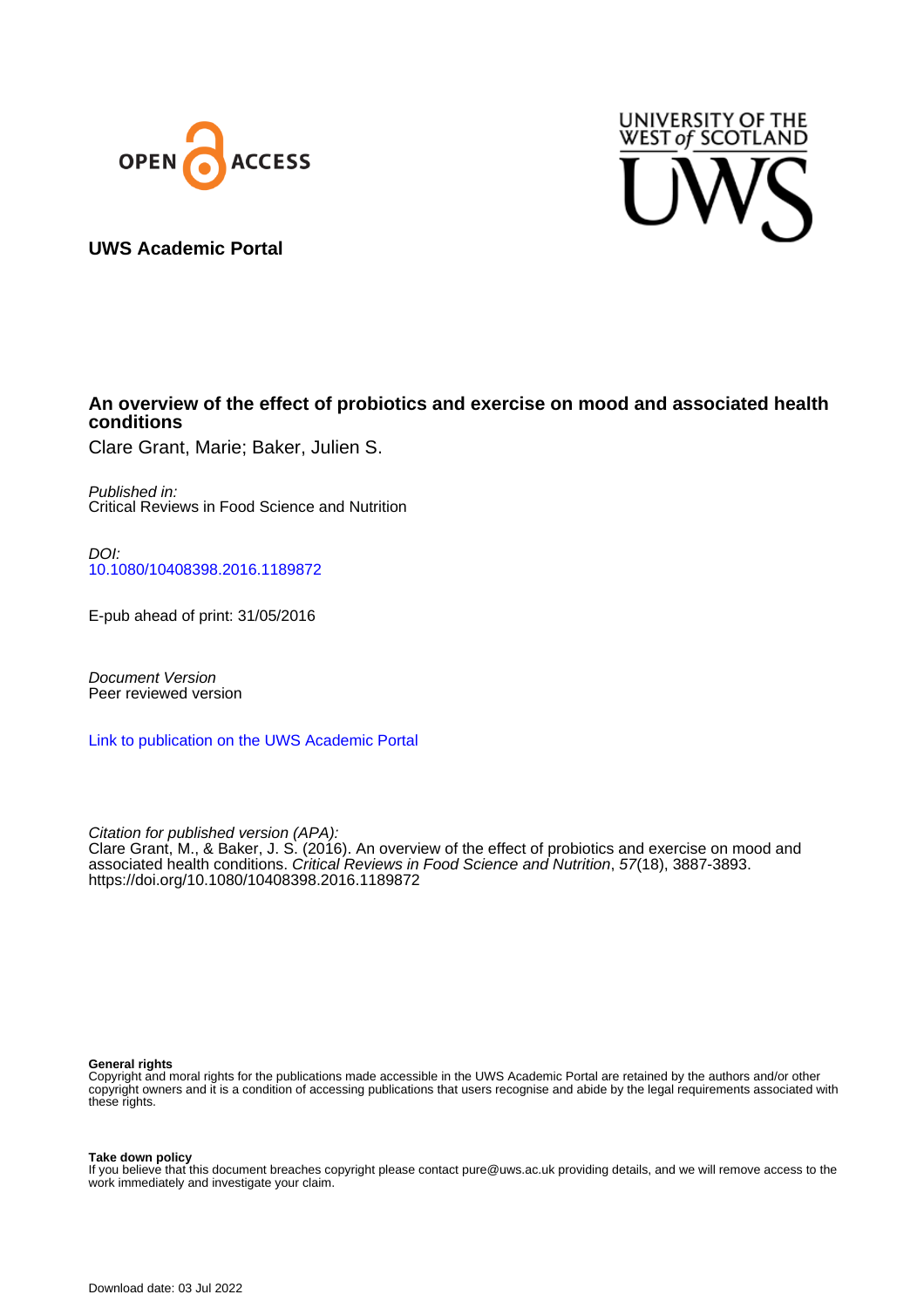# **An Overview of the Effect of Exercise and Probiotics on Mood and Associated Health Conditions.**

# *Marie Clare Grant & Julien S Baker*

Abertay University, School of Social and Health Sciences, Bell St, Dundee, DD1 1HG United Kingdom of Great Britain and Northern Ireland

University of the West of Scotland, Hamilton, United Kingdom of Great Britain and Northern Ireland. Email: jsbaker@uws.ac.uk

Dr Marie Clare Grant PhD (Corresponding Author) Email: marieclare.grant@abertay.ac.uk

# **Abstract**

The current paper provides a review of the current knowledge on the health benefits of probiotics and the effect they may have on mood disorders. It also highlights the role of exercise as an alternative therapy for combating mood disorders. Depression is a substantial contributor to the global disease burden and therefore any alternative therapy must be considered. Probiotics influence the gut microbiota through a complex network of events which can influence mechanisms leading to development of mood disorders such as depression and anxiety. Similarly, through a complex interaction between psychological and neurobiological mechanisms, exercise has been found to play a key role in mood enhancement.

**Keywords** Probiotics, gut microbiota, chronic disease, exercise, obesity

#### **Background**

At birth, the sterile human gut is immediately colonised with several types of microorganisms from both the mother and the environment. This results in each individual developing a unique bacterial profile by the time they reach 12 months in age, forming the basis of their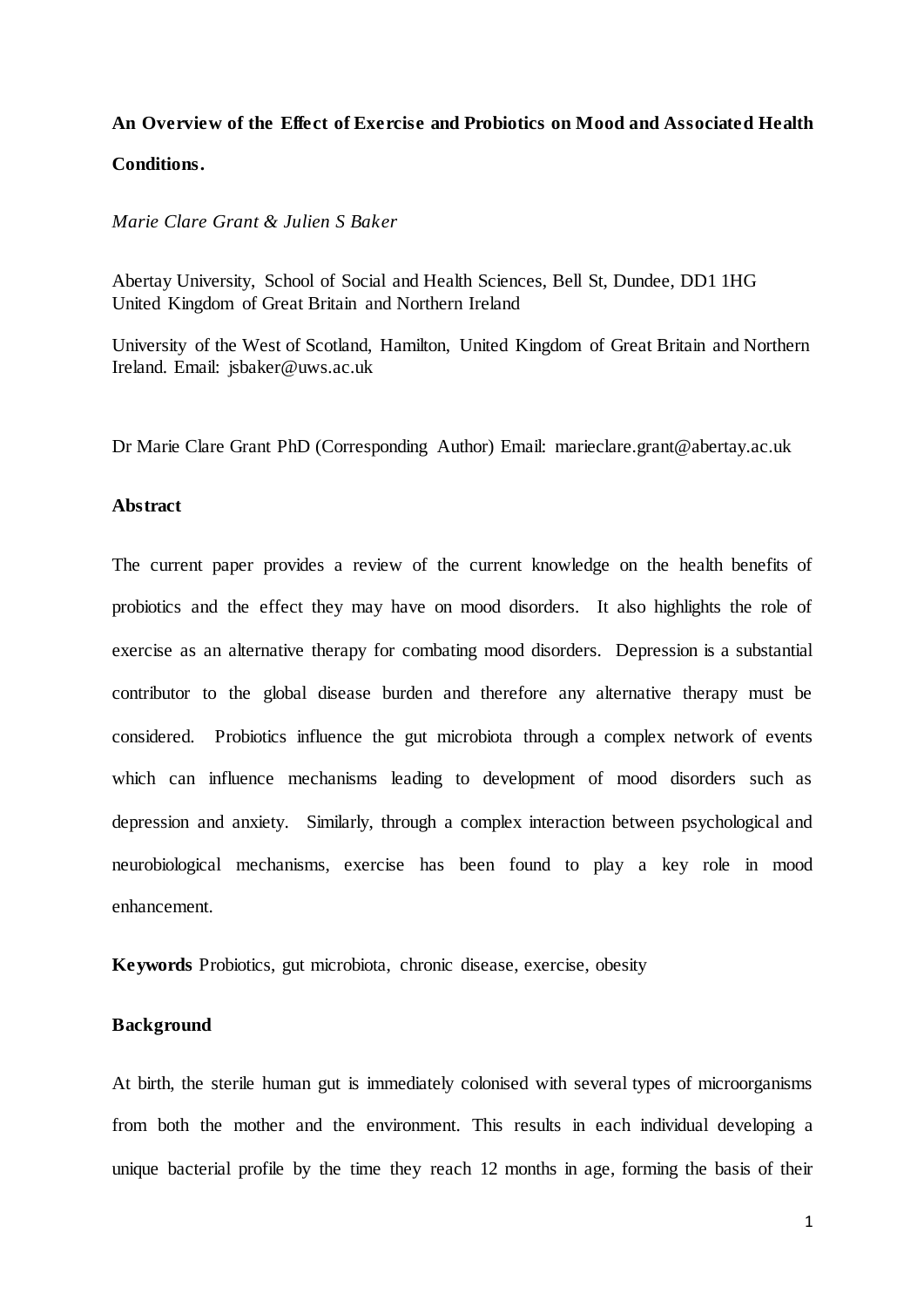adult gastrointestinal (GI) tract (Forsythe et al., 2010). The distinct microbiome of each individual is determined through interactions between sex, diet, immune status, infection, GI disorders, antibiotics and drugs with the adult human GI tract comprised of at least 160 different bacterial species from a pool 1000-1150 (Marik, 2012). Within the pool there are neutral and pathogenic bacteria species alongside probiotic bacteria which prevail in a healthy gut (Desbonnet et al., 2004; Messaoudi et al., 2011).

#### *Probiotic – 'supporting or favouring life' (Lilly and Stillwell, 1965)*

Probiotic bacteria are live microorganisms known as 'friendly' gut bacteria which when present and/or administered in adequate amounts can have potential health benefits to the host organism (WHO, 2001; van Baarlen et al., 2011; Bravo et al., 2012; Pyne et al., 2015).

The health benefits of 'probiotic bacteria' have been recognised for several hundred years (Jankovic et al., 2010), with the earliest record from 76 BC where Roman historian Plinio described how fermented milk could be used as a therapy for GI disturbances (Bottazzi, 1983). However it wasn't until the invention of the microscope that micro-organisms and bacteria were discovered. At the turn of the 20<sup>th</sup> century, Elie Metchnikoff suggested that fermented milk could suppress the growth of proteolytic bacteria and in turn reduce putrefaction in the gut and so prolong the lifespan of the host (Metchnikoff, 1907). Following this discovery, lactic acid bacteria and other bacteria began to be added to drugs used to treat diarrhoea and to food products to promote intestinal health and disease prevention (Jankovic et al., 2010).

Within contemporary society, probiotic bacteria are widely used for health promotion and health improvement (Ohashi and Ushida, 2009). Probiotic bacteria occur naturally within fermented food products such as yoghurt, sauerkraut, cabbage kimchee and soy bean based miso and natto (Nichols, 2007). However, food supplements generally in the form of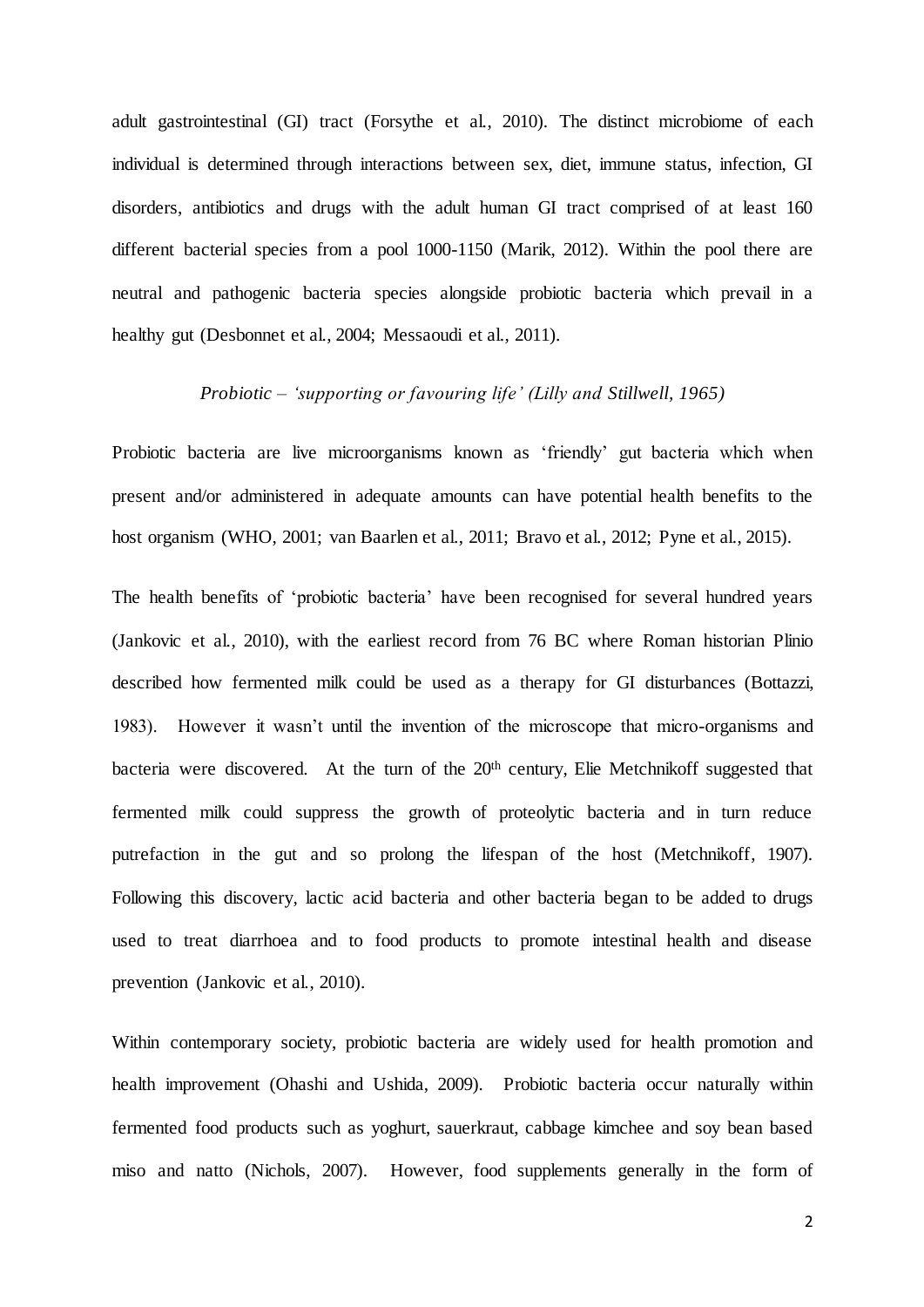cultured dairy products are now widely available to consumers which have added probiotic bacteria. More recently 'probiotic shots' have been developed where probiotics can be consumed as a capsule. Contained within these food supplements there can be many strains of bacteria; however, the most common strains belong to the species *Lactobacilli and Bifidobacteria* (Benton et al., 2007), both of which are recognised for their health benefits on the human body. For example, both these strains of bacteria are known to be involved in essential physiological functions such as the stimulation of immune response, the prevention of pathogenic bacteria formation, the production of short chain fatty acids, metabolism of cancerogenic substances and the synthesis of vitamins such as B and K (Logan et al., 2003).

For bacteria to be classed as a probiotic, there are five essential criteria which have to be fulfilled. The current essential criteria are outlined by West et al., (2009) as:

- 1. Viability during processing, transport and storage.
- 2. Ability to survive gastric transport.
- 3. Ability to adhere to and colonise the GI tract.
- 4. Ability to antagonise pathogenic bacteria.
- 5. Demonstration of clinical health outcomes

It is, however, important to realise that these criteria are continually evolving, largely due to the increasing research within the field.

#### **Health Benefits Of Probiotics**

#### *Overview*

The proposed health benefits of probiotics are widespread. For example, West et al., (2014) found that probiotics could be used to reduce the risk of developing upper respiratory tract infections (URTI) in healthy young adults. However, the focus of the present paper will be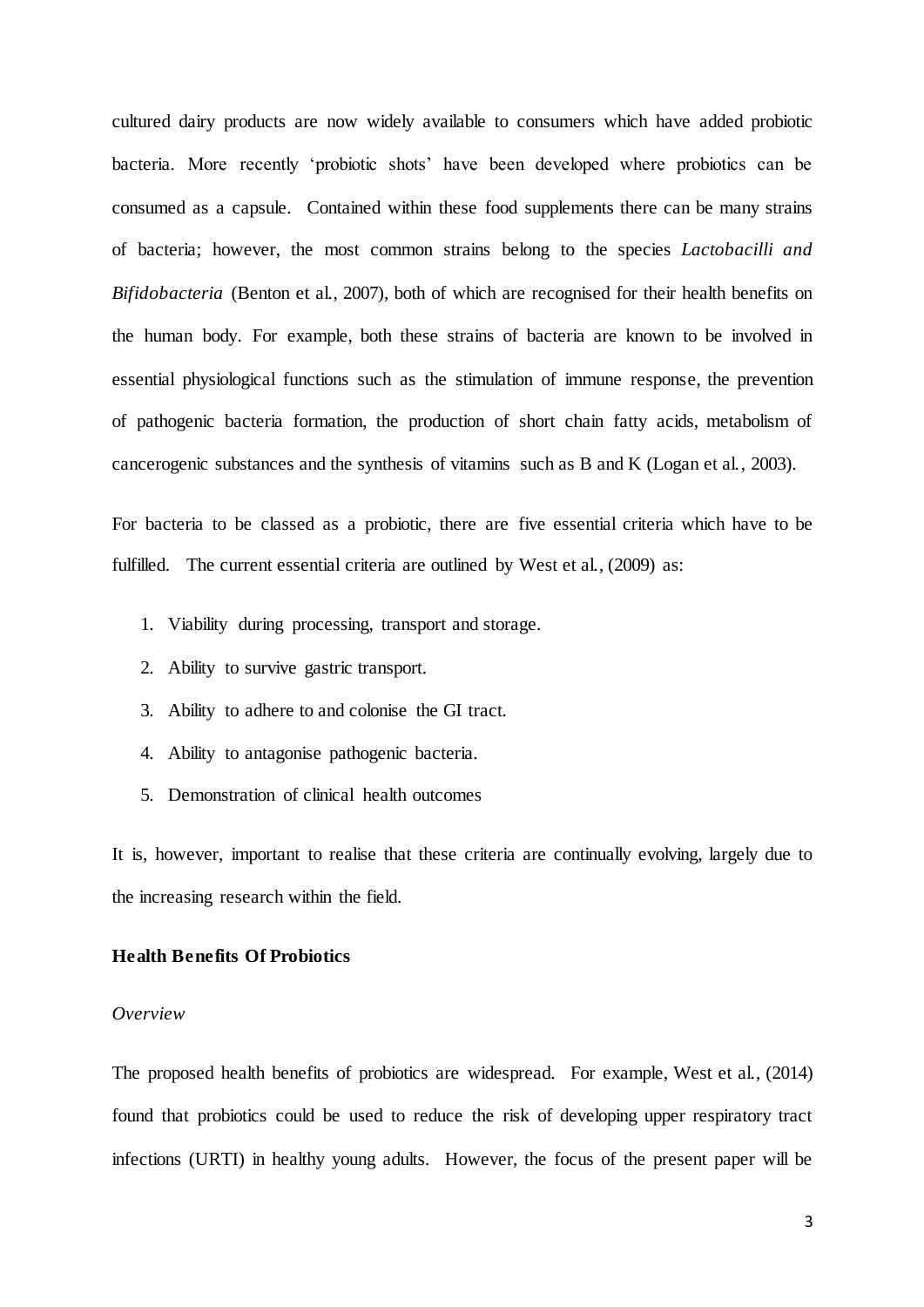on the influence of probiotics on chronic inflammatory disease, chronic medical conditions and mood disorders. This is pertinent as there is substantial evidence supporting the comorbidity of mood disorders and chronic medical conditions (Forsythe et al., 2010). This is evident in individuals with depression who also have high rates of obesity, hypertension, dyslipidaemia, metabolic syndrome and diabetes (Basu et al., 2004; Heiskanen et al., 2006). All the afore mentioned conditions are also linked to a lack of physical activity, which is again associated with the development of mood disorders (Stohle, 2009).

In 2015, the World Health Organisation estimated that globally 350 million people suffer from depression making it the leading cause of disability worldwide and so a substantial contributor to the global health burden (WHO, 2015). Furthermore, 63% (36 million) of all deaths worldwide in 2008 were due to non-communicable diseases, primarily, cardiovascular disease, diabetes, cancer and chronic respiratory disease (Alwan et al., 2010). With the prevalence of chronic medical conditions and mood disorders continually rising, it is essential that any potential adjunctive therapy, such as the use of probiotics and/or exercise prescription must be seriously considered.

# *Irritable Bowel Syndrome (IBS)*

Approximately 30% of individuals with major depressive disorder have diagnosable IBS which is known to cause a reduction in intestinal *Lactobacilli* and *Bifidobacteria* (Logan and Katzman, 2005). It has been hypothesised that one factor leading to the rise of IBS in modern society is due to the decreased exposure to mud, animals and faeces, also known as the 'old friends hypothesis'. This has consequently led to a decrease in contact with microorganisms which play a vital role in developing immunoregulatory responses in humans (Rook et al., 2012). This is also known as the 'hygiene hypothesis' whereby the rise in chronic inflammatory disease such as IBS is hypothesised to be partly due to changes in the microbial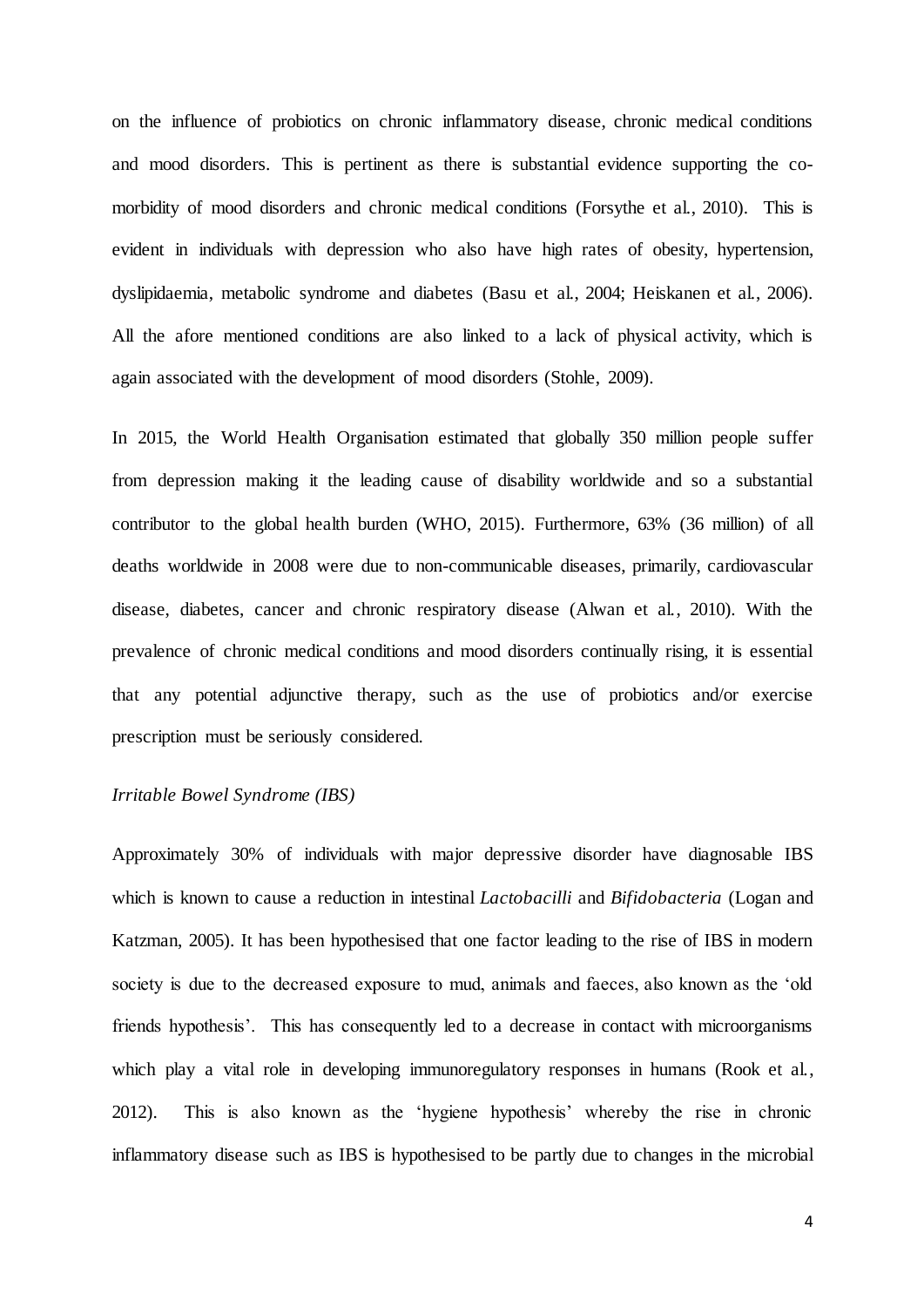environment in developed countries i.e. the absence of 'good' bacteria which are normally able to supress the inflammatory response. Increased levels of inflammatory cytokines are common in various mental health conditions and can produce symptoms of anxiety and depression (Rao et al., 2009) with some risk factors including obesity, psychosocial stress, social isolation, sedentary lifestyle (Rook et al., 2012). Therefore, if probiotics are able to decrease inflammatory cytokines and so IBS symptoms in humans, it can be hypothesised that they could have a positive effect on mood (Logan et al., 2005).

# *Chronic Fatigue Syndrome*

Chronic fatigue syndrome is a complex illness which is poorly understood. In addition to periods of persistent fatigue, approximately 50% of sufferers are affected by anxiety or major depressive disorder (Rao et al., 2009). Furthermore, many chronic fatigue syndrome patients have complaints of GI disturbances with over 50% diagnosed with IBS (Whitehead et al., 2002) and subsequently reduced levels of *Bifidobacteria* alongside elevated levels of aerobic bacteria such as *enterococci* (Logan et al., 2003). Therefore, if probiotics have a positive effect on mood disorders and IBS, there is the potential for them to be beneficial to sufferers of chronic fatigue syndrome.

# *Common Symptoms*

Individuals who are affected by these various medical disorders like IBS, chronic fatigue syndrome and others such as fibromyalgia (a chronic disorder characterized by widespread musculoskeletal pain) and endometriosis (a disease in which tissue that normally grows inside the uterus grows outside it with symptoms of pelvic pain and infertility) are affected by a number of common symptoms including pain, fatigue, sleep, memory and mood issues. In particular individuals suffering from these disorders frequently have a migration of bacteria from the colon to the small intestine causing a small intestinal bacterial overgrowth which is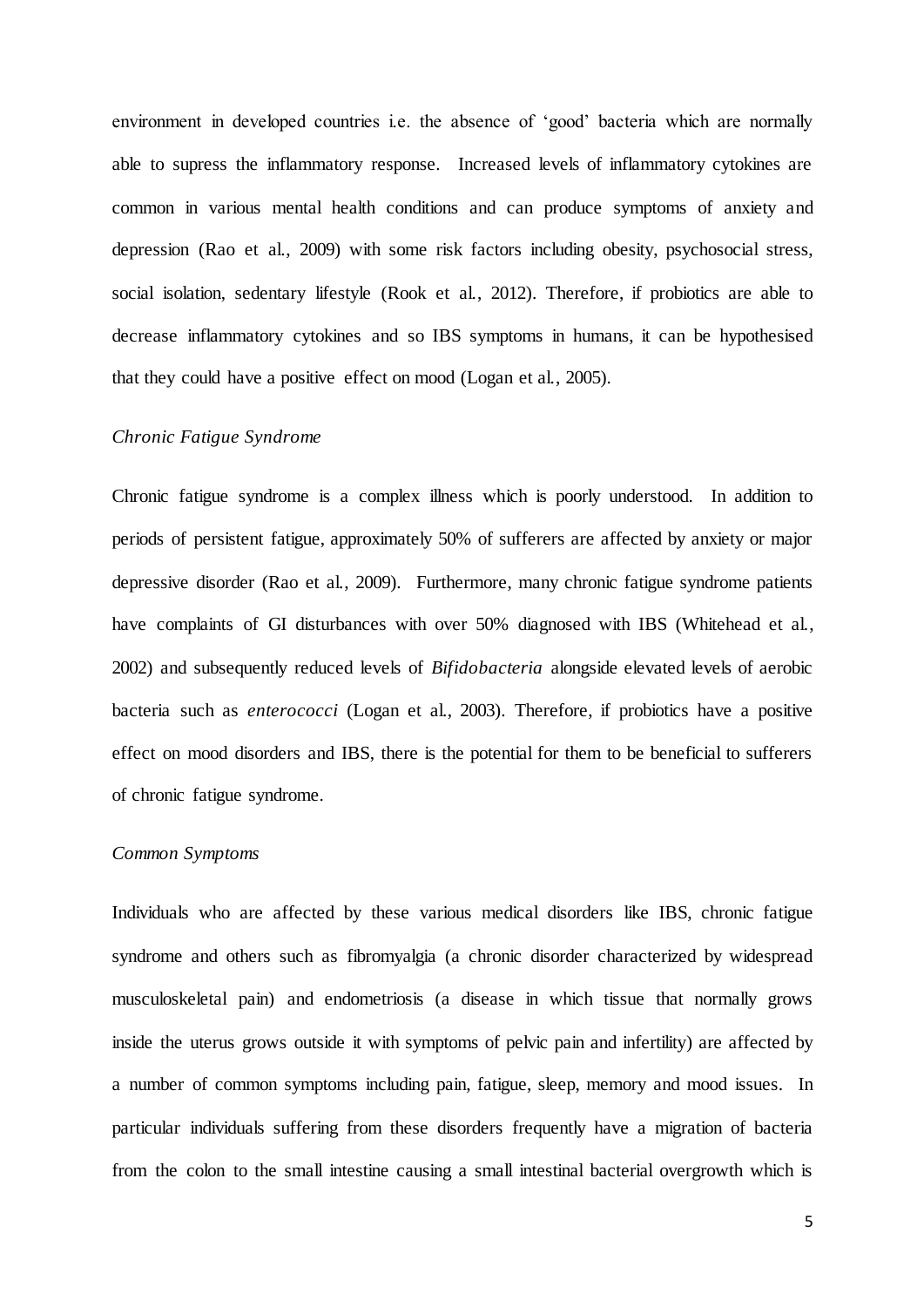associated with greater levels of somatic pain (Pimental et al., 2004). Pain and discomfort is regularly associated with symptoms of depression. Although small intestinal bacterial overgrowth has not been investigated in those with major depressive disorder, Logan and Katzman (2005) have hypothesised that it is likely to occur in these individuals due to low levels of stomach acid which can lead to small intestinal bacterial overgrowth. In this situation probiotics are a potential treatment, which may have a consequential positive effect on mood (Gaon et al., 2002).

# *Probiotics And The Microbiota*

The various inflammatory and metabolic disorders described above may be a result of dysbiosis i.e. disruption in the interactions between microbes and the host (Hermarajata and Versalovic, 2012). Probiotics may be able to partially restore the host's microbiota through various mechanisms. Bravo et al., (2012) have provided an overview of the mechanisms by which probiotics are thought to work. The network of events outlined include:

- Displacement of pathogens
- Competition of metabolic interactions with hostile bacteria
- Production of bacteriocins (proteinaceous toxins produced by bacteria to inhibit the growth of similar or closely related bacterial strains)
- Inhibition of bacterial translocation
- Enhancement of mucosal barrier function
- Effects on calcium dependant potassium channels in intestinal sensory neurons
- Induction of opioid and cannabinoid receptors in intestinal epithelial cells
- Modulation of the immune system through signals on epithelial cells and gutassociated lymphoid tissue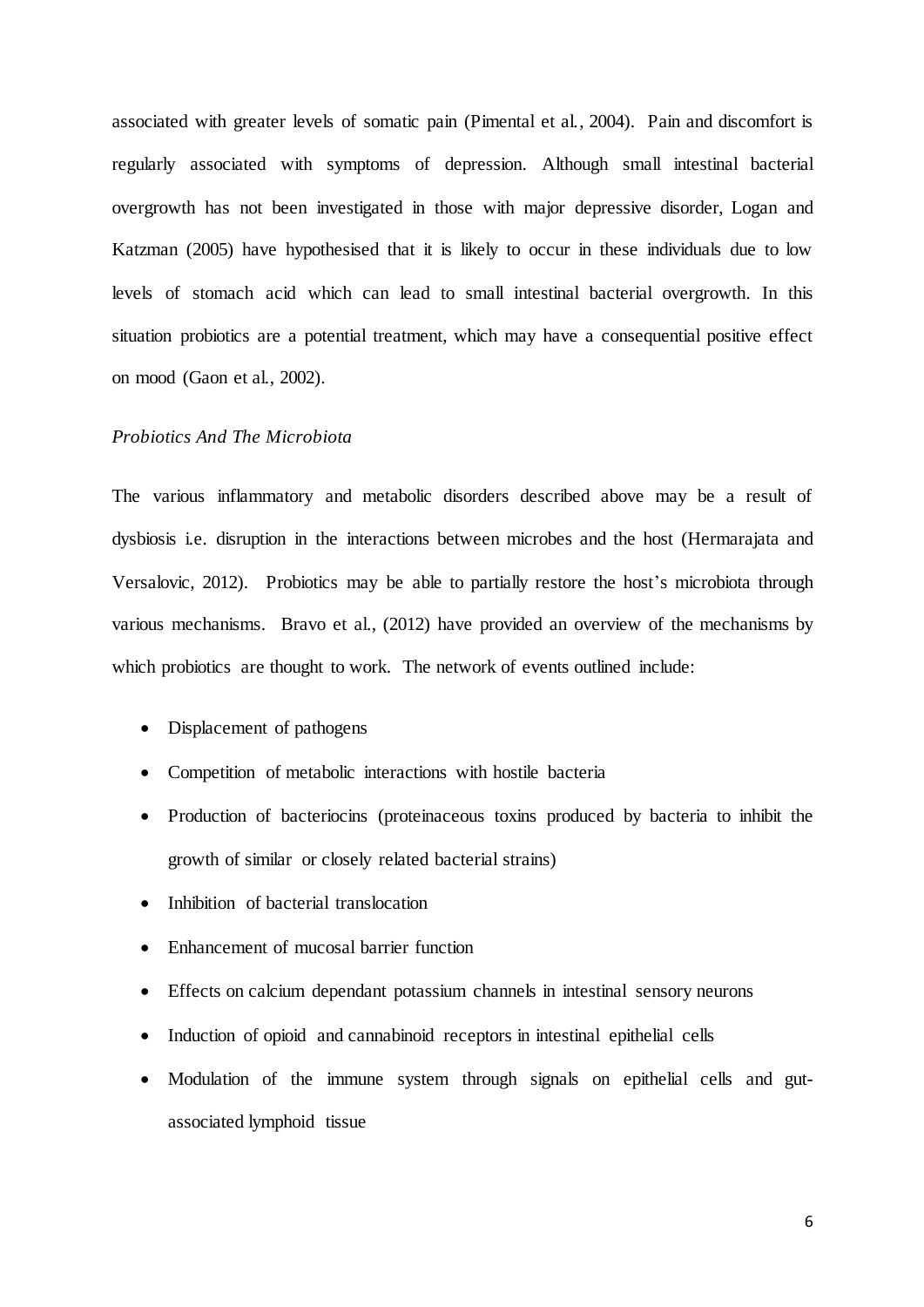Probiotic bacteria are able to displace pathogens through the production of antimicrobial agents which supress the growth of other microorganisms (O'Shea et al., 2011) or through competing with other microbes on the intestinal mucosa for binding sites and receptors (Collado et al., 2007). Enhancement of mucosal barrier function may result in improved immune function; for example, *Lactobacillus* has been found to improve barrier function due to decreased translocation of bacteria across the mucosa and disease phenotypes such as IBS (Lee and Bak, 2011). However, further studies on humans are needed to enhance our understanding of the processes involved in disease phenotypes such as IBS.

#### **Mechanisms By Which Probiotics May Influence Mood**

Probiotic bacteria work through a very complex network of events, with compelling evidence to suggest that there is involvement of both anatomical connections such as the vagus nerve and humoral components such as the immune system and hypothalamus-pituitary-adrenal (HPA) axis (Bravo et al., 2012).

When activated the HPA axis releases corticotrophin-releasing factor from the hypothalamus, adrenocorticotrophic hormone (ACTH) from the pituitary and cortisol from the adrenal glands (Cryan and Dinan, 2012). Evident suggests a contributing factor linked to both depression and stress is an impaired HPA system (Belmaker and Agam, 2008). When the role of the HPA axis in stress was investigated in mice by Sudo et al., (2004) who found that restraint stress in germ-free mice caused an inflated rise in ACTH and corticosterone; however, this response was able to reversed by *Bifidobacteria infantis.*

The vagus nerve plays a key role in modulation and communication between bacteria, gut and brain, also known as the microbiota-gut-brain axis (Desbonnet et al., 2009). This axis allows bidirectional communication whereby the brain can functionally affect the gut and the gut can mediate changes in the central nervous system (CNS) (Mayer et al., 2006). Any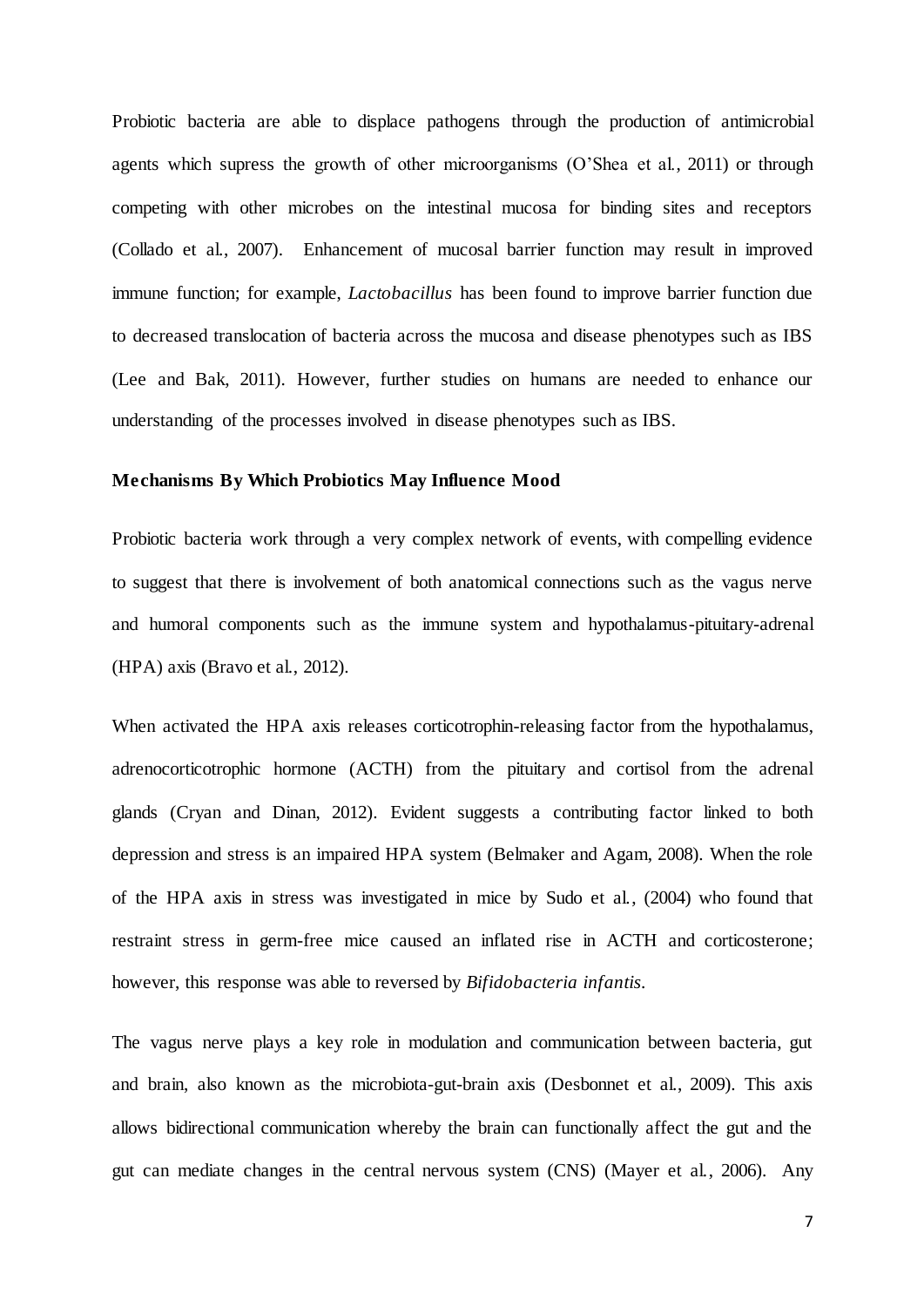dysfunction or alteration of the axis can have pathophysiological effects (Cryan and Dina, 2012) which may be involved in modulating various factors including pain perception, emotion and general well-being (Rhee et al., 2009). Gamma-aminobutyric acid (GABA) is the main inhibitory neurotransmitter in the CNS and is involved in regulating many physiological and psychological processes where any alterations in GABA receptor expression can result in symptoms of depression or anxiety (Bravo et al., 2012).

The importance of the vagus nerve in communicating changes in the GI to the CNS has been shown in rodents whose vagus nerve was cut. A strain of probiotic, *L. rhamnosus (JB.1),* was found to reduce stress-induced elevation in corticosterone; however, these effects were not evident in the vagotomised mice (Bravo et al., 2012). This provides further evidence to support the use probiotics as a therapeutic alternative to reduce mood disorders such as stress, anxiety and depression. It is important to note that this is a brief overview of the mechanisms involved; however, within the literature the various mechanisms and pathways are discussed in greater detail e.g. Bravo et al., (2012).

# **The Effect Of Probiotics On Mood Disorders**

In recent years there has been a substantial increase in the number of studies investigating the effects of probiotics on various mood disorders. However, the idea that probiotics may improve certain mental health disorders is not a novel concept but rather one which has been recognised for several decades. For example, in 1910 it was reported that live lactic acid bacteria improved symptoms of depression in adults with melancholia (Philips, 1910). A selection of more recent work relating to probiotics and mood disorders are outlined below. The reader should be aware that a number of the more invasive studies have, to date, only been carried on in animals, therefore the applicability to humans needs to be taken into consideration.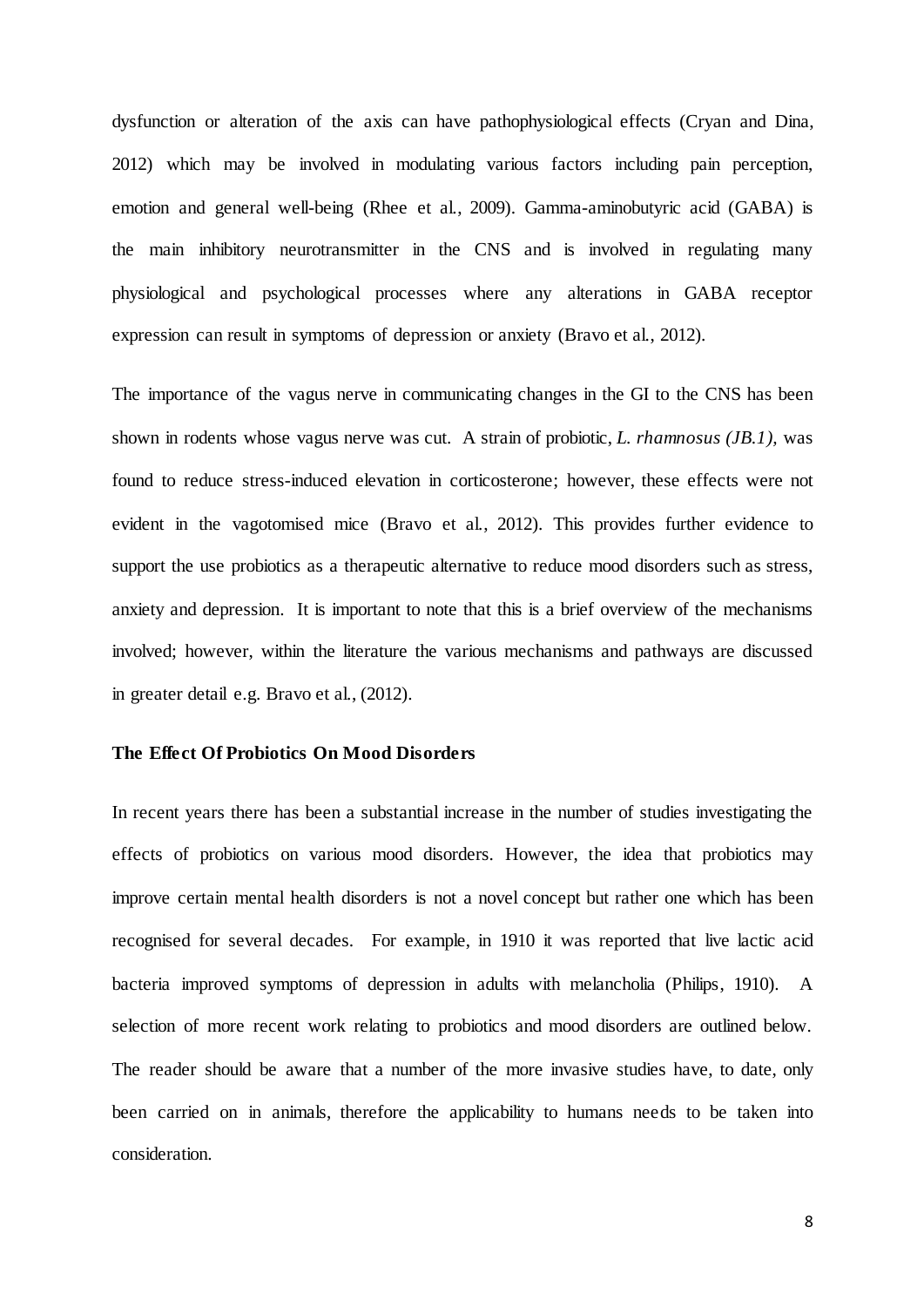### *Human Studies*

As outlined previously, there is an established link between chronic constipation and mood scores, therefore, Benton et al., (2001) investigated the impact of consuming a probiotic on mood and cognition. Results suggested that more frequent constipation was associated with a poorer mood state, in addition to, an inverse association between constipation and feelings of calmness, elatedness and agreeableness. However, the correlational nature of data prevented the conclusion of a causal relationship between constipation and mood state. Due to the continual speculation that probiotics may be a valuable adjuvant therapy for those with major depressive disorder in a more recent study, the same group of authors (Benton et al., 2007) investigated the effect of a fermented milk drink containing *Lactobacillus casei* probiotic bacteria (Yakult) on mood and cognition. Again it was suggested that reduced constipation may play a role in improving mood disorders. However, daily ingestion of the probiotic, for a period of three weeks, failed to show any improvement in mood or an increase in the number of motions passed. The authors suggested that the lack of improvements may be related to the participants having a 'good' baseline mood with low levels of constipation.

There are however, a number of studies which have found a significant improvement in mood disorders with the consumptions of probiotics. A six month study investigating the effects of a probiotic multivitamin compound on adults suffering from stress or exhaustion was conducted by Gruennwald et al., (2002). The overall conclusion to emerge from the study was that the multivitamin compound significantly improved the general condition of those who participated in the study. The authors found a 41% improvement in stress alongside a decrease of 29% in the prevalence of infection and 91% reduction in GI discomfort, both of which are indicators of stress. An intervention study investigating the effects of a lactic acid probiotic in patients with chronic fatigue syndrome and associated depression and anxiety was carried out by Rao and colleagues (2009). The intervention group consumed a probiotic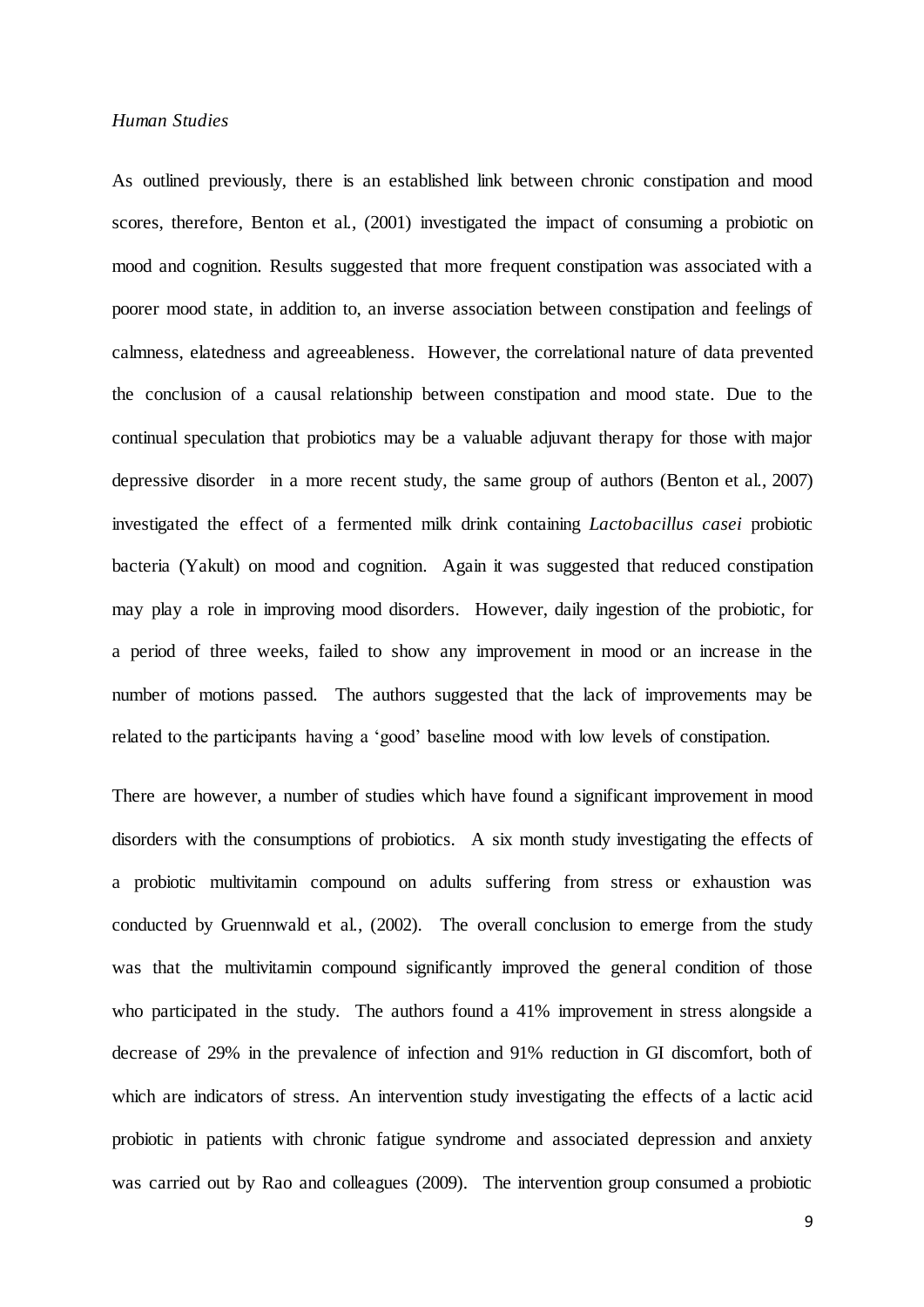containing a strain of *Lactobacillus* three times per day. Following an eight week trial, compared to the placebo group, the treatment group were found to have a significant improvement in anxiety scores alongside an increase in faecal *Bifidobacteria* and *Lactobacillus* (73.7% and 73.7%), the changes in depression scores were not found to be significant.

Recently, Steenbergen et al., (2015) investigated the effect of a multispecies probiotic on cognitive reactivity to sad mood. The participants in this study were not diagnosed with having a mood disorder, however, compared to the control group it was found that those who consumed the probiotic over a four week period significantly reduced their cognitive reactivity to sad mood. This is important due to the risk of sad mood developing into clinical depression.

Although, there are limited human studies which have investigated the use of probiotics in the treatment of mood disorders, the current evidence suggests that it would be naïve to rule out the use of probiotics as an adjunctive therapy (Foster and McVey Nuefeld, 2013).

# *Animal Studies*

The psychotropic properties of a probiotic formulation has been assessed in both rats and humans by Messaoudi et al., (2011). The main finding to emerge from this study was that consumption of the probiotic formula containing a combination of *L. helveticus R0052 and B. Longum R0175* mitigated psychological distress in three tests without displaying any adverse events. In humans, the formula was taken for 30 days and resulted in significant improvements on scales used to measure depression, anxiety and hostility. Within the paper it is suggested that the effects of probiotics on anxiety and depression may be due to competitive exclusion of detrimental gut pathogens, decreases in pro-inflammatory cytokines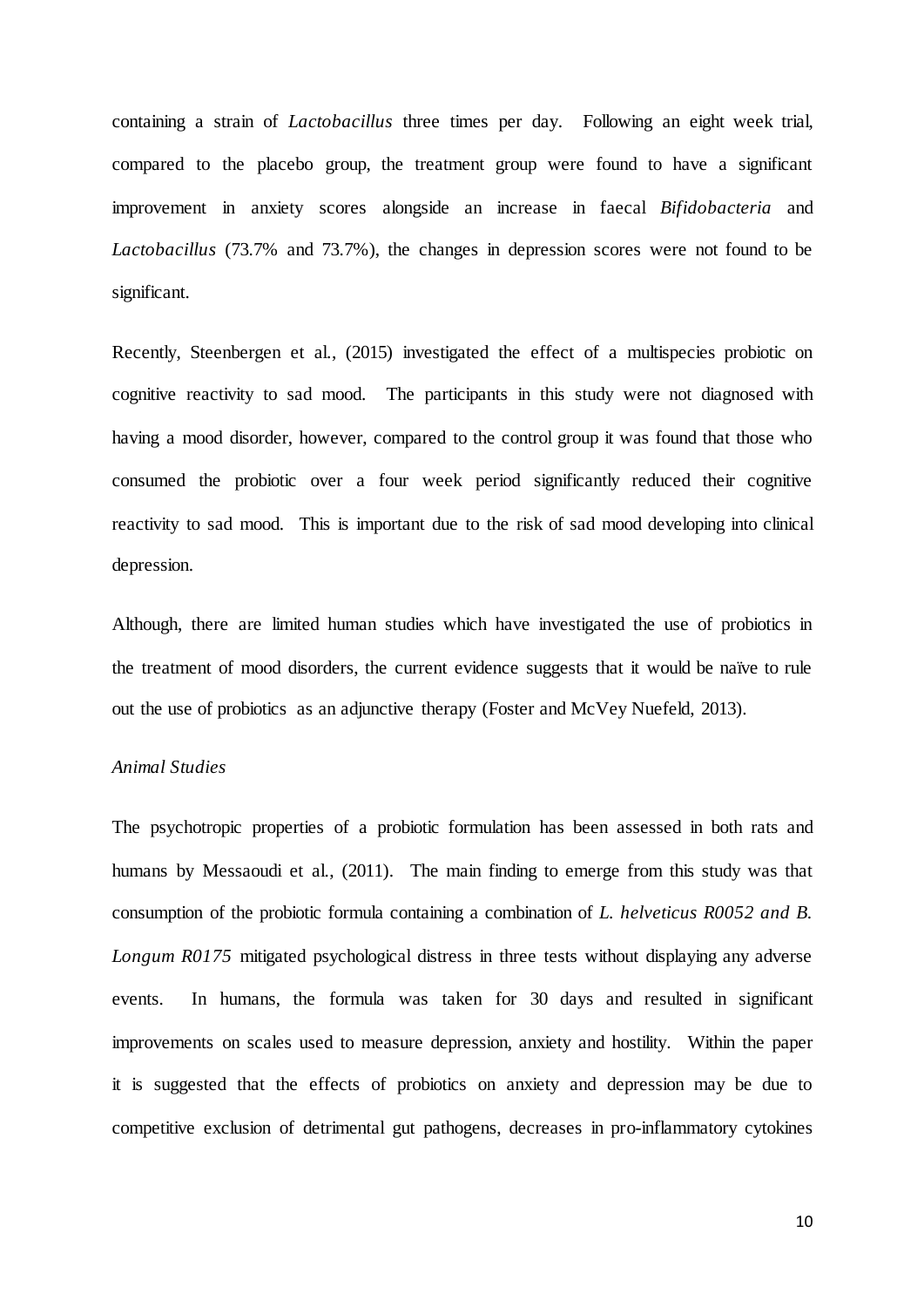and communication with the CNS via vagal sensory fibres, leading to changes in neurotransmitter levels or function.

The potential antidepressant properties of *Bifidobacteria infantis* in the rat were investigated by Desbonnet and colleagues (2009) and it was found that chronic administration of the probiotic protected the rats from depressive symptoms caused by stress induced through maternal separation. The results of this study suggested that probiotics may be a suitable alternative to tryptophan supplement as a therapy for depression, although the authors highlight that these findings are preliminary and further investigation would be required to establish precise mechanisms.

Alternatively, administering a pathogenic bacteria to healthy mice has been shown to stimulate anxiety behaviours within hours of infection suggesting that changes in the gut microbiota can very quickly induce biochemical changes in the CNS (Lyte et al., 2006; Goehler et al., 2008). This highlights that altering the gut microbiota can have an effect on animal behaviour and so providing further evidence for the existence of the microbiota-gutbrain-axis (Bravo et al., 2012).

Although not conclusive, both animal and human studies, present a significant claim for the use of probiotics as an alternative treatment, particularly in those individuals with preexisting mood disorders.

#### **The Effect Of Exercise On Mood Disorders And Chronic Medical Conditions**

There is a well-established link between physical inactivity and the risk of various noncommunicable diseases which coincides with an increased prevalence of mood disorders. Both epidemiological and clinical studies have shown there to be a correlation between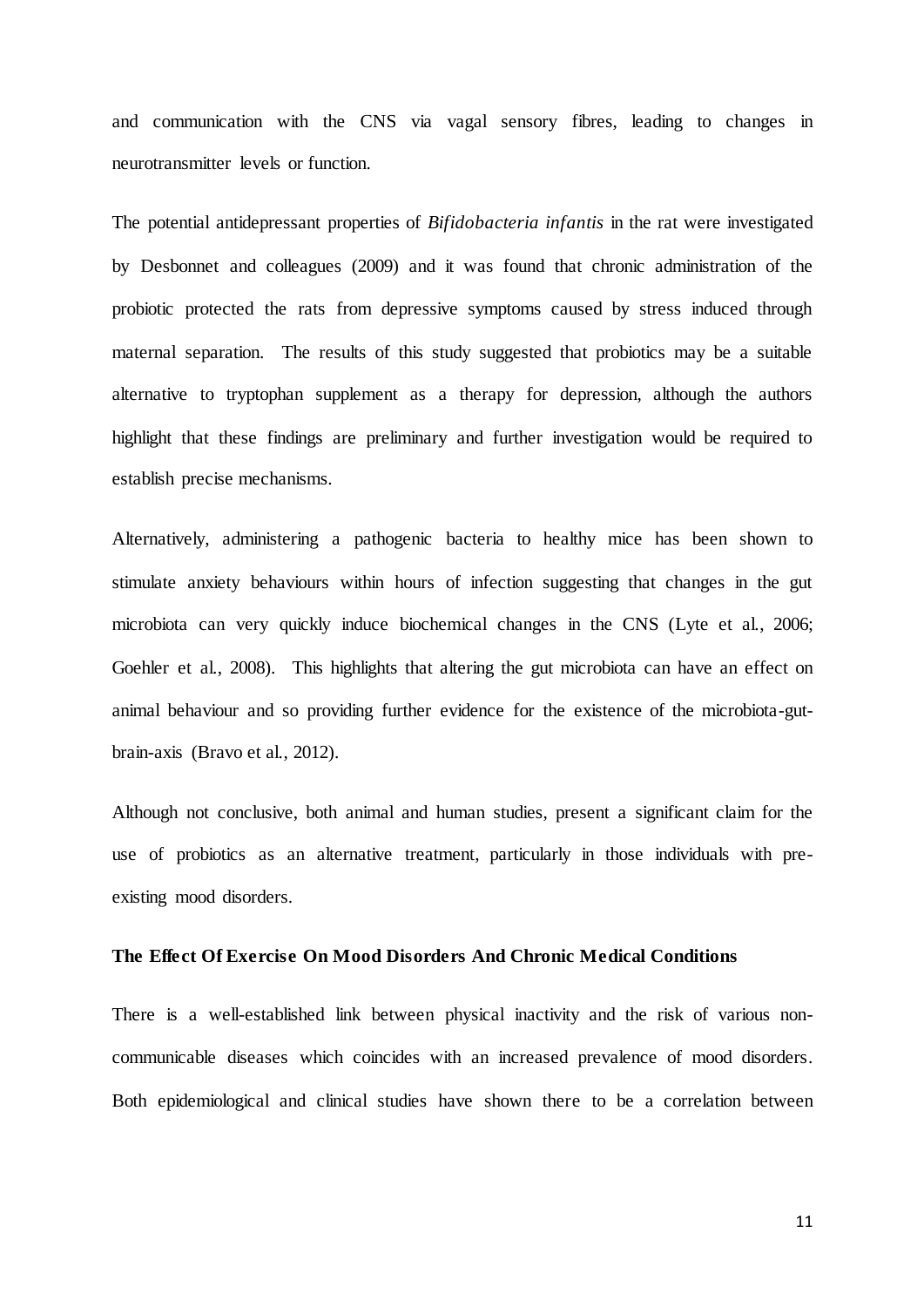physical activity levels and prevalence of mood disorders, with physical activity generally having a positive effect on mood (Ströhle, 2009).

There are several studies where this link between physical activity and depression is evident; for example, a longitudinal study by Paffenbarger et al., (1994) found physical activity levels in men to be negatively correlated with depression 25 years later. This is similar to the findings of Motl et al., (2004) who found natural changing levels of physical activity in adolescents was inversely related to depressive symptoms.

Over the last 10-15 years there has been an increase in the number of controlled trials investigating the effects of prescribed exercise as a therapy for depression and other mood disorders. Dunn et al., (2005) investigated the effects of various aerobic exercise protocols on mild to moderate major depressive disorder in 20-45 year olds. The authors were able to conclude that exercise prescribed in a dosage aligned with public health recommendations was an effective treatment for mild to moderate symptoms of major depressive disorder and that greater energy expenditure is associated with larger decreases in symptoms of depression. Furthermore Blumenthal et al., (1999) was able to conclude that an exercise training programme for older adults with major depression was as effective as administering an antidepressant treatment and had a lower relapse rates.

Additional support for the role of exercise in mood enhancement comes from a study where participants attended a regular exercise class for three months. It was found that improvements in mood were significantly greater in those individuals who had reported symptoms of depression prior to beginning the exercise programme (Lane and Lovejoy, 2001).

Although there is a well-established association between exercise and mood enhancement, the physiological mechanisms underlying the relationship between mood and exercise are

12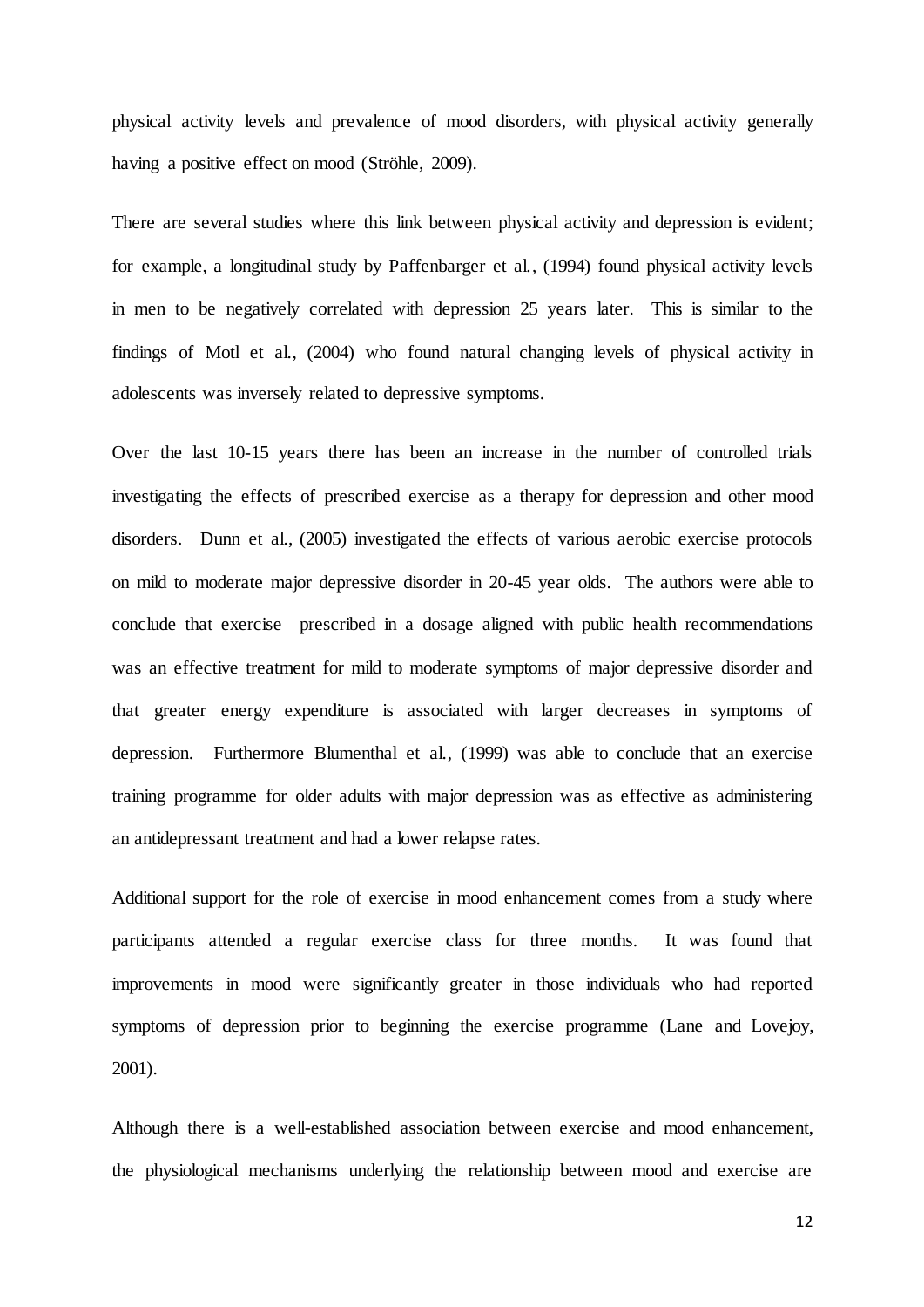poorly understood. However, it is likely that the mechanisms for exercise induced improvements in mood disorders is a complex interaction between psychological and neurobiological mechanisms (Strohle, 2009). Typically, exercise decreases inflammation which in turn reduces the activity and expression of the enzyme indoleamine 2,3dioxygenase, which degrades tryptophan (an essential amino acid needed for the production of serotonin) (Gostner et al., 2015). This therefore allows for an increase in tryptophan which when transported to the brain can increase the production of 5-hydroxytryptomin which can subsequently lead to an increase in mood state (Strasser et al., 2015).

In an attempt to gain a greater understanding of the relationship between mood and exercise, Poole et al., (2011) investigated the effects of exercise withdrawal on mood and inflammatory cytokine response. Two weeks of exercise withdrawal in healthy participants resulted in significant increases in negative mood which was significantly related to a decrease in circulating interleukin (IL)-6 (inflammatory marker), indicating that inflammatory pathways do play a role in the development of mood disorders.

Even if exercise was found not to enhance mood, it should always be recommended whether to combat the various chronic medical conditions previously mentioned or simply to maintain a healthy lifestyle and prevent disease.

#### **Gut Microbiota, Obesity And Diet**

There is considerable evidence which has emerged from obesity studies highlighting the link between diet, obesity and a 'healthy gut microbiota'. Obesity is a worldwide epidemic in both adults and children and is a major health concern within society. It can be largely attributed to an unhealthy lifestyle consisting of an abundance of energy dense food and physical inactivity; however, there is now compelling evidence suggesting that there are differences in the gut microbiota of obese and lean individuals. This brings to light the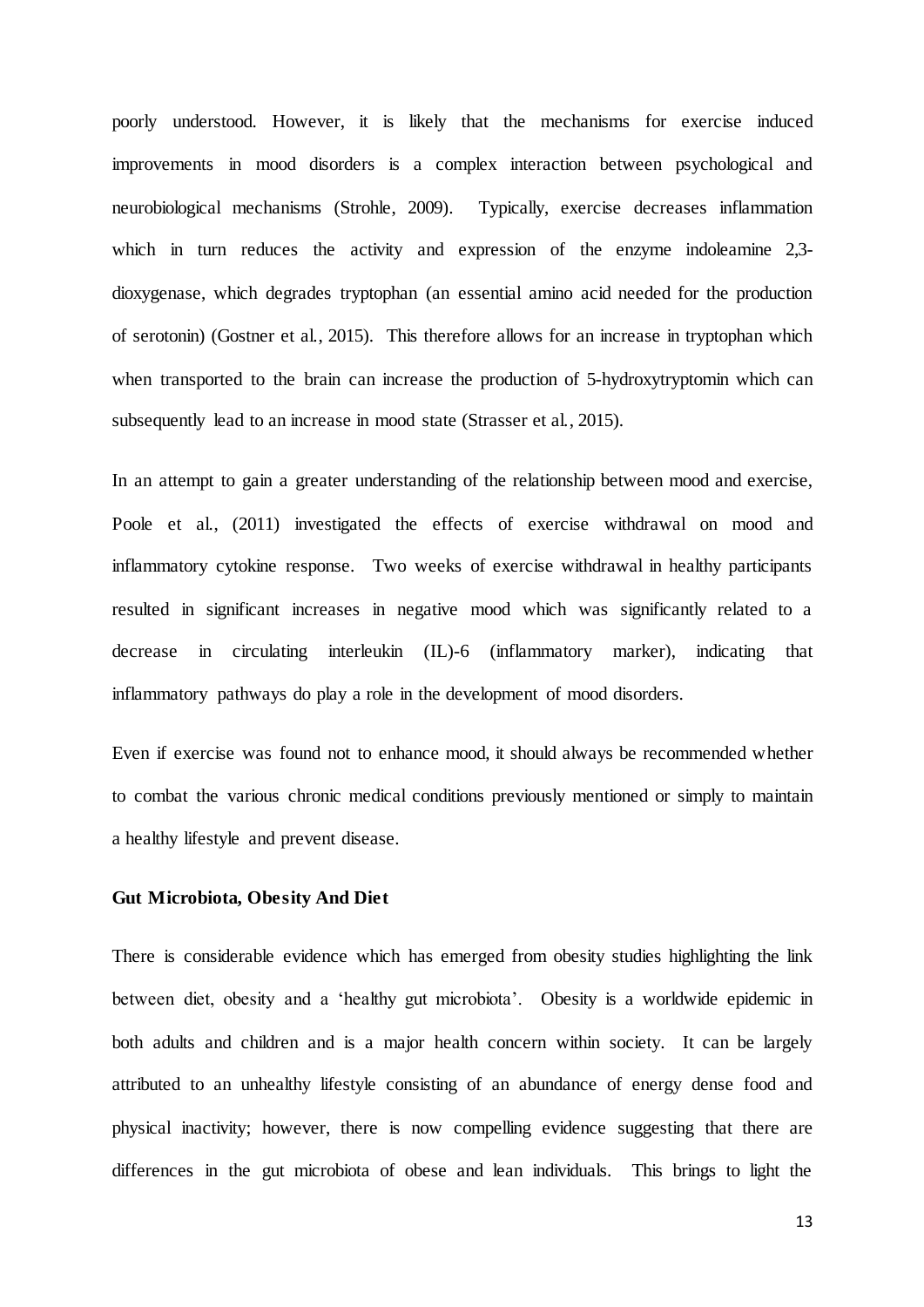possibility that the development of obesity and other metabolic diseases may be influenced in some way by the gut microbiota (Marik, 2012; Serino et al., 2012). It also is interesting to note that there has been a correlation found between diet and the prevalence of specific bacteria groups; for example, a diet high in inulin and related fibres has been shown to increase *Bifidobacteria* (Marik, 2012). This suggests that diet can change both the composition and activity of the microbiota and thereby possibly having a positive impact on mood disorders.

Backhed et al., (2004) investigated the role of the gut microbiota in the regulation of fat storage in mice. The authors found the germ-free mice had 40% less body fat compared to conventionally reared mice; this was despite the germ-free mice consuming more food. However, when the microbiota was harvested from the distal intestine of the normal mice and transplanted into the germ-free mice, this resulted in a 60% increase in body fat content within two weeks. From the results, it was proposed that the microbiota promotes monosaccharide absorption resulting in *de novo* hepatic lipogenesis (conversion of surplus energy to fat in the liver). It was concluded that the gut microbiota is an important environmental factor which can affect energy storage of the host organism.

The role of the gut microbiota in the development of obesity in humans has been demonstrated by Kalliomaki et al., (2008). Investigation of the faecal matter of children revealed that *Bifidobacteria* content was higher in children of a normal weight than those who were showing signs of becoming overweight. This gives rise to the possibility that consumption *Bifidobacteria* to manipulate the gut microbiota may have a positive effect on weight control in humans.

On consideration of the preceding evidence it can be suggested that the gut microbiota may influence metabolism, consequently impacting energy storage which may be linked to the

14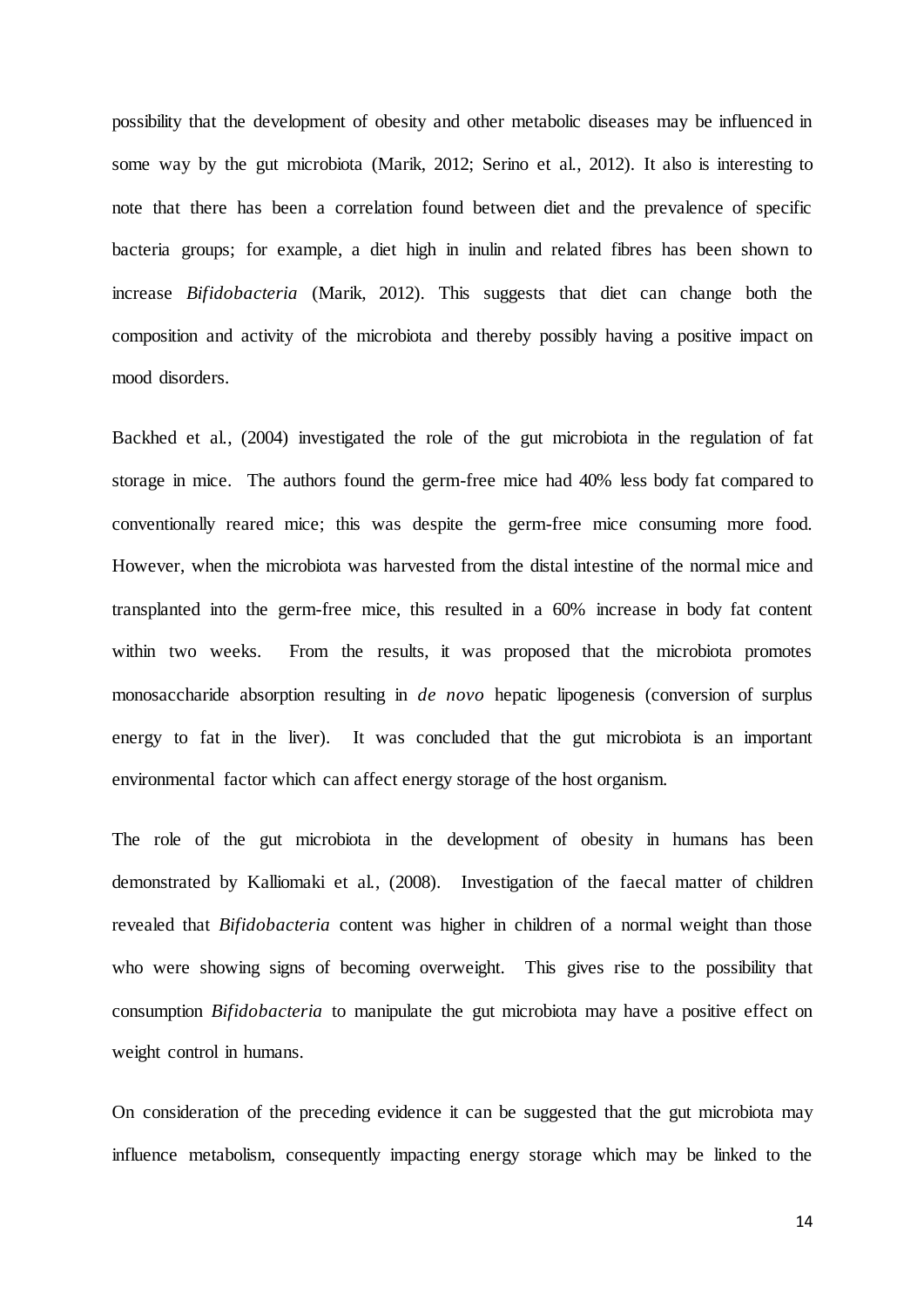development of chronic medical conditions such as type II diabetes and obesity, where there is significant evidence for co-morbidity with mood disorders (Turnbaugh et al., 2006).

#### **Conclusion**.

In summary, it seems reasonable to advocate the use of probiotics as an alternative therapy in the treatment of neuropathological disorders as an alternative or in addition to traditional therapies. However, it is important to realise the various strains of probiotics elicit different effects and may not have the same effect on everyone. It is possible that, in general, probiotics may be more beneficial for older adults who have less 'good' bacteria in their gut (Tiwari et al., 2012).

In terms of both psychological and physiological health maintenance it is recommended for individuals to exercise regularly, eat a balanced diet high in fibre and possibly supplement with probiotics containing strains of *Lactobacilli and Bifidobacteria.*

### **References**

Alwan, A., MacLean, D.R., Riley, L.M., d'Espaignet, E.T., Mathers, C.D., Stevens, G.A. and Bettcher, D. (2010). Monitoring and surveillance of chronic noncommunicable diseases: progress andcapacity in high-burden countries. *The Lancet.* **376**(9755):1861–1868.

Backhed, F., Ding, H., Wang, T., Hooper, L.V., Koh, G.Y., Nagy, A., Semenkovich, C.F. and Gordon, J.I. (2004). The gut microbiota as an environmental factor that regulates fat storage. *Proc. Natl. Acad. Sci. USA,* **101**(44):15718-15723.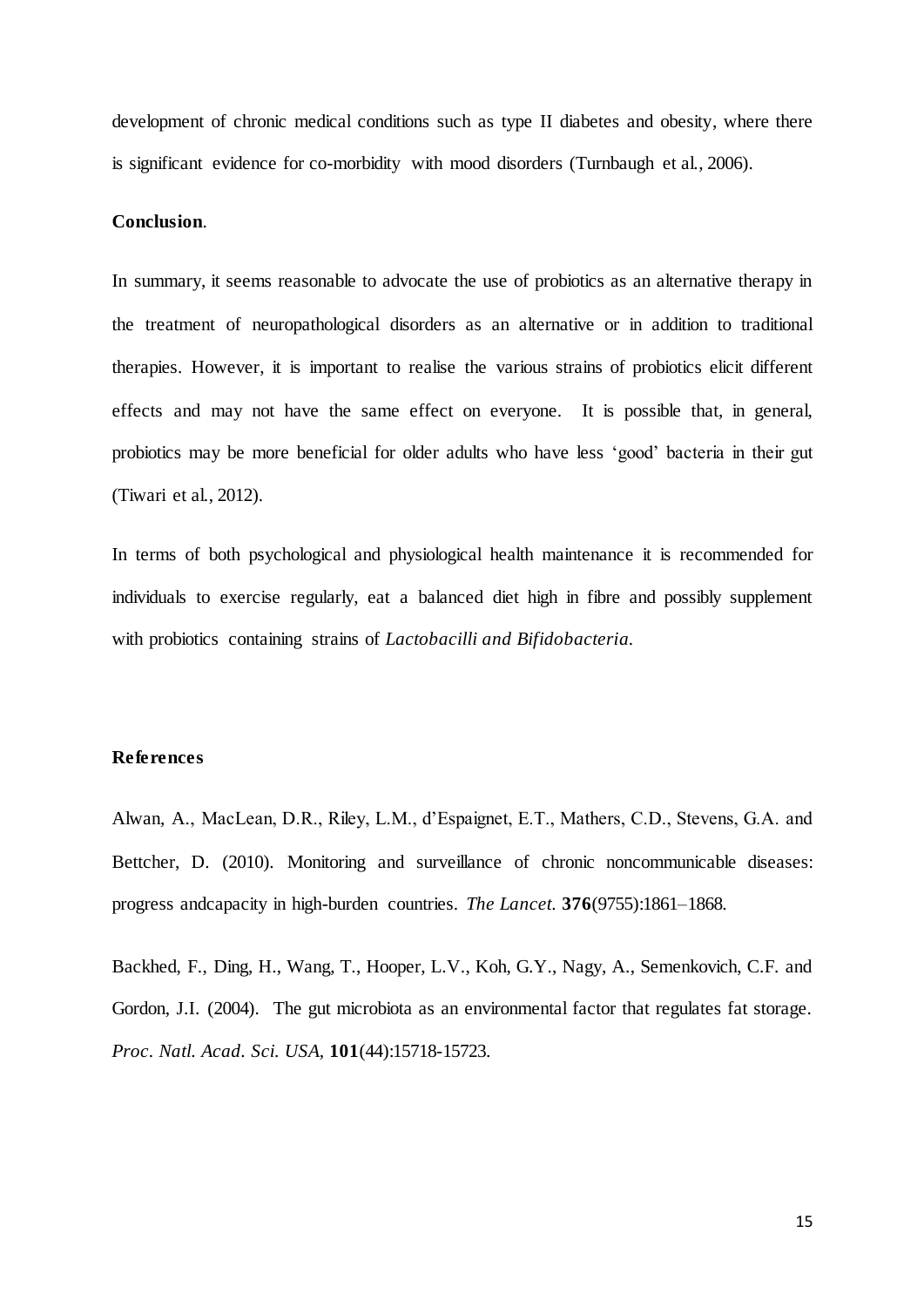Basu, R., Brar, J.S., Chengappa, K.N.R., John, V., Parepally, H., Gershon, S., Schlicht, P., Kupfer, D.J. (2004). The prevalence of the metabolic syndrome in patients with schizoaffective disorder-bipolar subtype. *Biopol. Disord.***6**:314-318.

Belmaker, R.H. and Agam,G. (2008). Major depressive disorder. *N. Engl. J. Med.* **358**:55- 68.

Benton, D. (2001). Well-being, gastro-intestinal function and other reactions to food. *Proc. Nutr. Soc*. **6**:190A.

Benton, D., Williams, C. and Brown, A. (2007). Impact of consuming a milk drink containing a probiotic on mood and cognition. *Eur. J. Clin. Nutr.* **61**:355-361.

[Blumenthal,](http://www.ncbi.nlm.nih.gov/pubmed/?term=Blumenthal%20JA%5BAuthor%5D&cauthor=true&cauthor_uid=10547175) J.A., [Babyak,](http://www.ncbi.nlm.nih.gov/pubmed/?term=Babyak%20MA%5BAuthor%5D&cauthor=true&cauthor_uid=10547175) M.A., [Moore,](http://www.ncbi.nlm.nih.gov/pubmed/?term=Moore%20KA%5BAuthor%5D&cauthor=true&cauthor_uid=10547175) K.A., [Craighead,](http://www.ncbi.nlm.nih.gov/pubmed/?term=Craighead%20WE%5BAuthor%5D&cauthor=true&cauthor_uid=10547175) W.E., [Herman,](http://www.ncbi.nlm.nih.gov/pubmed/?term=Herman%20S%5BAuthor%5D&cauthor=true&cauthor_uid=10547175) S., [Khatri,](http://www.ncbi.nlm.nih.gov/pubmed/?term=Khatri%20P%5BAuthor%5D&cauthor=true&cauthor_uid=10547175) P., [Waugh,](http://www.ncbi.nlm.nih.gov/pubmed/?term=Waugh%20R%5BAuthor%5D&cauthor=true&cauthor_uid=10547175) R., [Napolitano,](http://www.ncbi.nlm.nih.gov/pubmed/?term=Napolitano%20MA%5BAuthor%5D&cauthor=true&cauthor_uid=10547175) M.A.[, Forman,](http://www.ncbi.nlm.nih.gov/pubmed/?term=Forman%20LM%5BAuthor%5D&cauthor=true&cauthor_uid=10547175) L.M.[, Appelbaum,](http://www.ncbi.nlm.nih.gov/pubmed/?term=Appelbaum%20M%5BAuthor%5D&cauthor=true&cauthor_uid=10547175) M., [Doraiswamy,](http://www.ncbi.nlm.nih.gov/pubmed/?term=Doraiswamy%20PM%5BAuthor%5D&cauthor=true&cauthor_uid=10547175) P.M.[, Krishnan,](http://www.ncbi.nlm.nih.gov/pubmed/?term=Krishnan%20KR%5BAuthor%5D&cauthor=true&cauthor_uid=10547175) [K.R.](http://www.ncbi.nlm.nih.gov/pubmed/?term=Krishnan%20KR%5BAuthor%5D&cauthor=true&cauthor_uid=10547175) (1999). Effects of exercise training on older patients with major depression. *Arch. Int. Med*. **159**(19):2349-2356.

Bottazzi, V. (1983). Other fermented dairy products. **In**: Biotechnology. Volume 5. Food and Feed Production With Microorganisms, pp. 315-363. Reed, G., Eds., Weinhein, Verlag Chemie.

[Bravo,](http://www.ncbi.nlm.nih.gov/pubmed/?term=Bravo%20JA%5BAuthor%5D&cauthor=true&cauthor_uid=23041079) J.A., [Julio-Pieper,](http://www.ncbi.nlm.nih.gov/pubmed/?term=Julio-Pieper%20M%5BAuthor%5D&cauthor=true&cauthor_uid=23041079) M., [Forsythe,](http://www.ncbi.nlm.nih.gov/pubmed/?term=Forsythe%20P%5BAuthor%5D&cauthor=true&cauthor_uid=23041079) P.[, Kunze,](http://www.ncbi.nlm.nih.gov/pubmed/?term=Kunze%20W%5BAuthor%5D&cauthor=true&cauthor_uid=23041079) W.[, Dinan,](http://www.ncbi.nlm.nih.gov/pubmed/?term=Dinan%20TG%5BAuthor%5D&cauthor=true&cauthor_uid=23041079) T.G.[, Bienenstock,](http://www.ncbi.nlm.nih.gov/pubmed/?term=Bienenstock%20J%5BAuthor%5D&cauthor=true&cauthor_uid=23041079) J., [Cryan,](http://www.ncbi.nlm.nih.gov/pubmed/?term=Cryan%20JF%5BAuthor%5D&cauthor=true&cauthor_uid=23041079) [J.F.](http://www.ncbi.nlm.nih.gov/pubmed/?term=Cryan%20JF%5BAuthor%5D&cauthor=true&cauthor_uid=23041079) (2012). Communication between gastrointestinal bacteria and the nervous system. *Curr. Optn. Pharmacol*. **12**(6):667-672.

Collado, M., Meriluoto, J. and Salminen, S. (2007). Role of commercial probiotic strains against human pathogen adhesion to intestinal mucus. *Lett. Appl. Microbio.* **45**:454-460.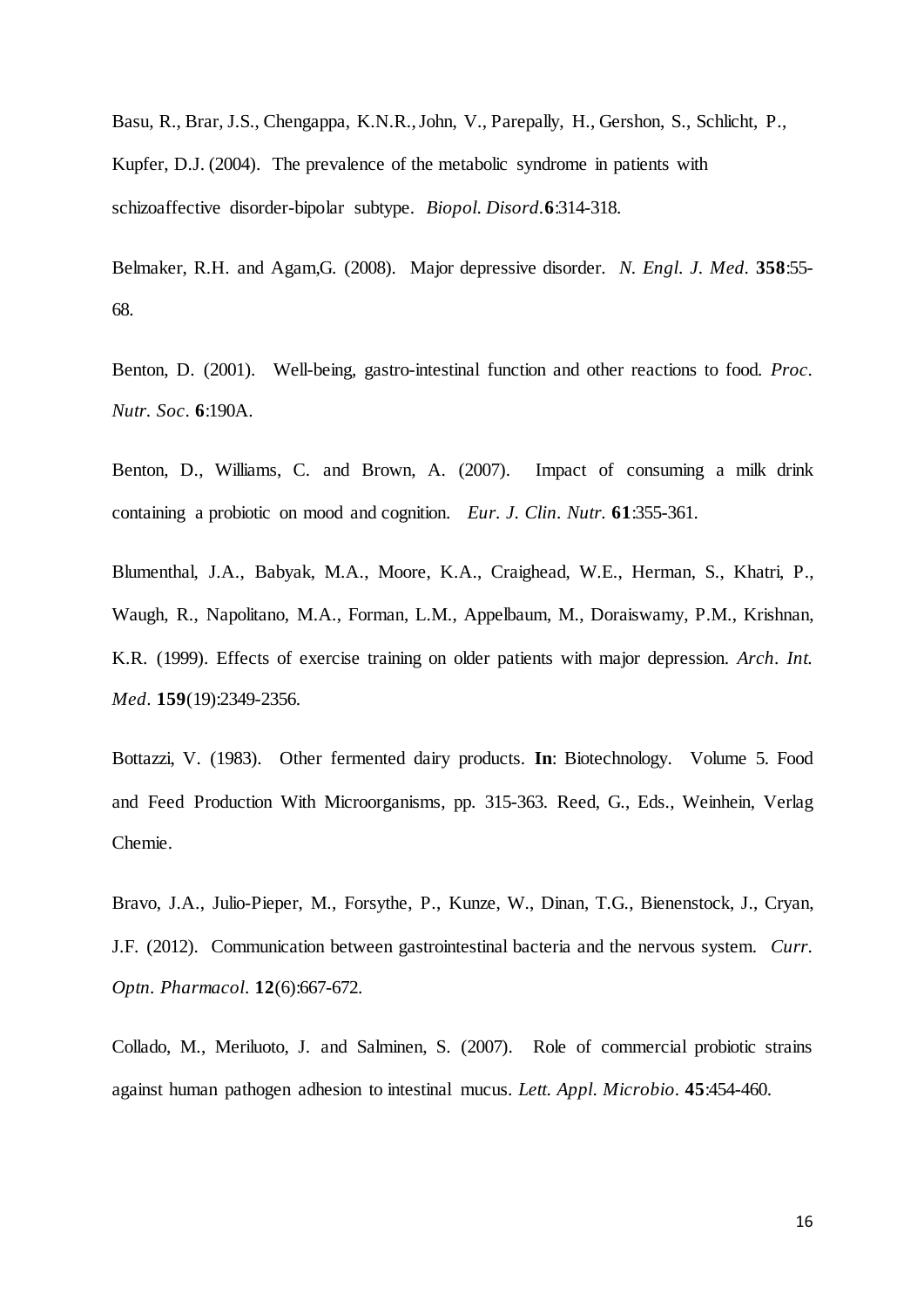Cryan, J.F. and Dinan, T.G. (2012). Mind-altering microorganisms: the impact of the gut microbiota on brain and behaviour. *Nat. Rev. Neurosci.* **13**(10):701-712.

Desbonnet, L., Garrett L., Clarke, G., Bienestock, J. and Dinan, T. (2009). The probiotic *Bifidobacteria infantis*: An assessment of potential antidepressant properties in the rat. *J. Psychiatr. Res.* **43**:164-174.

Dunn, A.L., Trivedi, M.D., Kampert, J.B., Clark, C.G. and Chambliss, H.O. (2005). Exercise treatment for depression – efficacy and dose response. *Am. J. Prev. Med.* **28**(1):1-8.

Forsythe, P., Sudo, N., Dinan, T., Taylor, V.H. and Bienenstock, J. (2010). Mood and gut feelings. *Brain Behav. Immun.* **24**:9-16.

Foster, J.A and McVey Nuefeld, K.A. (2013). Gut-brain axis: how the microbiome influence anxiety and depression. *Trends Neurosci.* **36**(5): 305-312.

Gaon, D., [Garmendia,](http://www.ncbi.nlm.nih.gov/pubmed/?term=Garmendia%20C%5BAuthor%5D&cauthor=true&cauthor_uid=12038039) C., [Murrielo,](http://www.ncbi.nlm.nih.gov/pubmed/?term=Murrielo%20NO%5BAuthor%5D&cauthor=true&cauthor_uid=12038039) NO., [de Cucco Games,](http://www.ncbi.nlm.nih.gov/pubmed/?term=de%20Cucco%20Games%20A%5BAuthor%5D&cauthor=true&cauthor_uid=12038039) A.[, Cerchio,](http://www.ncbi.nlm.nih.gov/pubmed/?term=Cerchio%20A%5BAuthor%5D&cauthor=true&cauthor_uid=12038039) A., [Quintas,](http://www.ncbi.nlm.nih.gov/pubmed/?term=Quintas%20R%5BAuthor%5D&cauthor=true&cauthor_uid=12038039) R., [González,](http://www.ncbi.nlm.nih.gov/pubmed/?term=Gonz%C3%A1lez%20SN%5BAuthor%5D&cauthor=true&cauthor_uid=12038039) S.N. and [Oliver,](http://www.ncbi.nlm.nih.gov/pubmed/?term=Oliver%20G%5BAuthor%5D&cauthor=true&cauthor_uid=12038039) G. (2002). Effect of Lactobacillus srains (*L. casei and L. acidophilus* strains cereal) on bacterial overgrowth-related chronic diarrhea. *Medicina (B Aires),* **62**:159-163.

Goehler, L.E., Park, S.M., Opitz, N., Lyte, M. and Gaykema, R.P. (2008). *Campylobacter jejuni* infection increases anxiety-like behavior in the holeboard: possible anatomical substrates for viscerosensory modulation of exploratory behaviour. *Brain Behav. Immun.* **22**:354-366.

Gostner, J.M., Becker, K., Sperner-Unterweger, B., Uberall, F., Fuchs, D. and Strasser, B. (2015). Role of tryptophan metabolism in mood behaviour and cognition. In Mittal, S. (ed). *Targeting the broadly pathogenic kynurenine pathway*. Springer: Switzerland.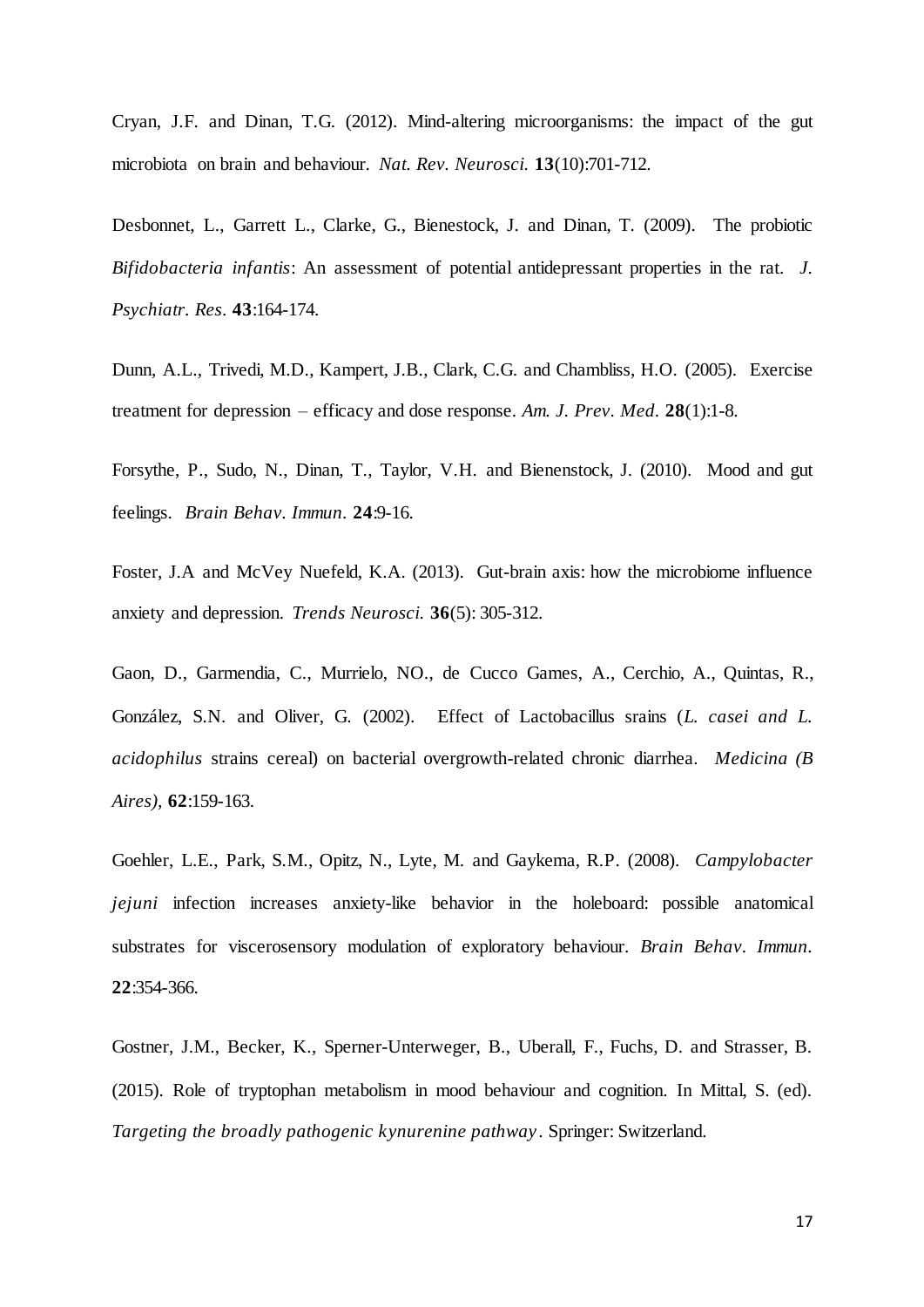Gruenwald, J., Graubaum, H.J. and Harder, A. (2002). Effect of a probiotic multivitamin compound on stress and exhaustion. *Adv. Ther.* **19**(3):141-150.

Harris, K., Kassis, A., Major, G. and Chou C.J. (2012). Is the gut microbiota a new factor contributing to obesity and its metabolic disorders? *J. Obes.* doi:10.1155/2012/879151

Heiskanen, T.H., [Niskanen,](http://www.ncbi.nlm.nih.gov/pubmed/?term=Niskanen%20LK%5BAuthor%5D&cauthor=true&cauthor_uid=17017829) L.K., [Hintikka,](http://www.ncbi.nlm.nih.gov/pubmed/?term=Hintikka%20JJ%5BAuthor%5D&cauthor=true&cauthor_uid=17017829) J.J.[, Koivumaa-Honkanen,](http://www.ncbi.nlm.nih.gov/pubmed/?term=Koivumaa-Honkanen%20HT%5BAuthor%5D&cauthor=true&cauthor_uid=17017829) H.T., [Honkalampi,](http://www.ncbi.nlm.nih.gov/pubmed/?term=Honkalampi%20KM%5BAuthor%5D&cauthor=true&cauthor_uid=17017829) [K.M.](http://www.ncbi.nlm.nih.gov/pubmed/?term=Honkalampi%20KM%5BAuthor%5D&cauthor=true&cauthor_uid=17017829), [Haatainen,](http://www.ncbi.nlm.nih.gov/pubmed/?term=Haatainen%20KM%5BAuthor%5D&cauthor=true&cauthor_uid=17017829) K.M., an[d Viinamäki,](http://www.ncbi.nlm.nih.gov/pubmed/?term=Viinam%C3%A4ki%20HT%5BAuthor%5D&cauthor=true&cauthor_uid=17017829) H.T. (2006). Metabolic syndrome and depression: a cross-sectional analysis. *J. Clin. Psychiatry.* **67**:1422-1427.

Hermarajata, P. and Versalovic, J. (2012). Effects of probiotics on gut microbiota: mechanism of intestinal immunomodulation and neuromodulation. *Therap. Adv. Gastroenterol.* **6**(1):39-51.

Jankovic, I., Sybesma, W., Phothirath, P., Ananta, E. and Mercemier, A. (2010). Application of probiotics in food – challenges and new approaches. *Curr. Opin. Biotechnol.* **21**:175-181.

Kalliomaki, M., Collado, M. C., Salminen, S. and Isolauri, E. (2008). Early differences in fecal microbiota composition in children may predict overweight. *Am. J. Clin. Nut.,* **87**:534- 538.

Lane, A.M. and Lovejoy, D.J. (2001). The effects of exercise on mood changes: the moderating effect of depressed mood. *J. Sports. Med. Phys. Fitness.* **41**:539-545.

Lee, B. and da Bak, Y. (2011). Irritable bowel syndrome, gut microbiota and probiotics. *J. Neurogastroenterol. Motil*. **17**:252-266.

Lilly D.M. and Stillwell, R.H. (1965). Probiotics: Growth promoting factors produced by micro-organisms. *Science*. **147**:747-748.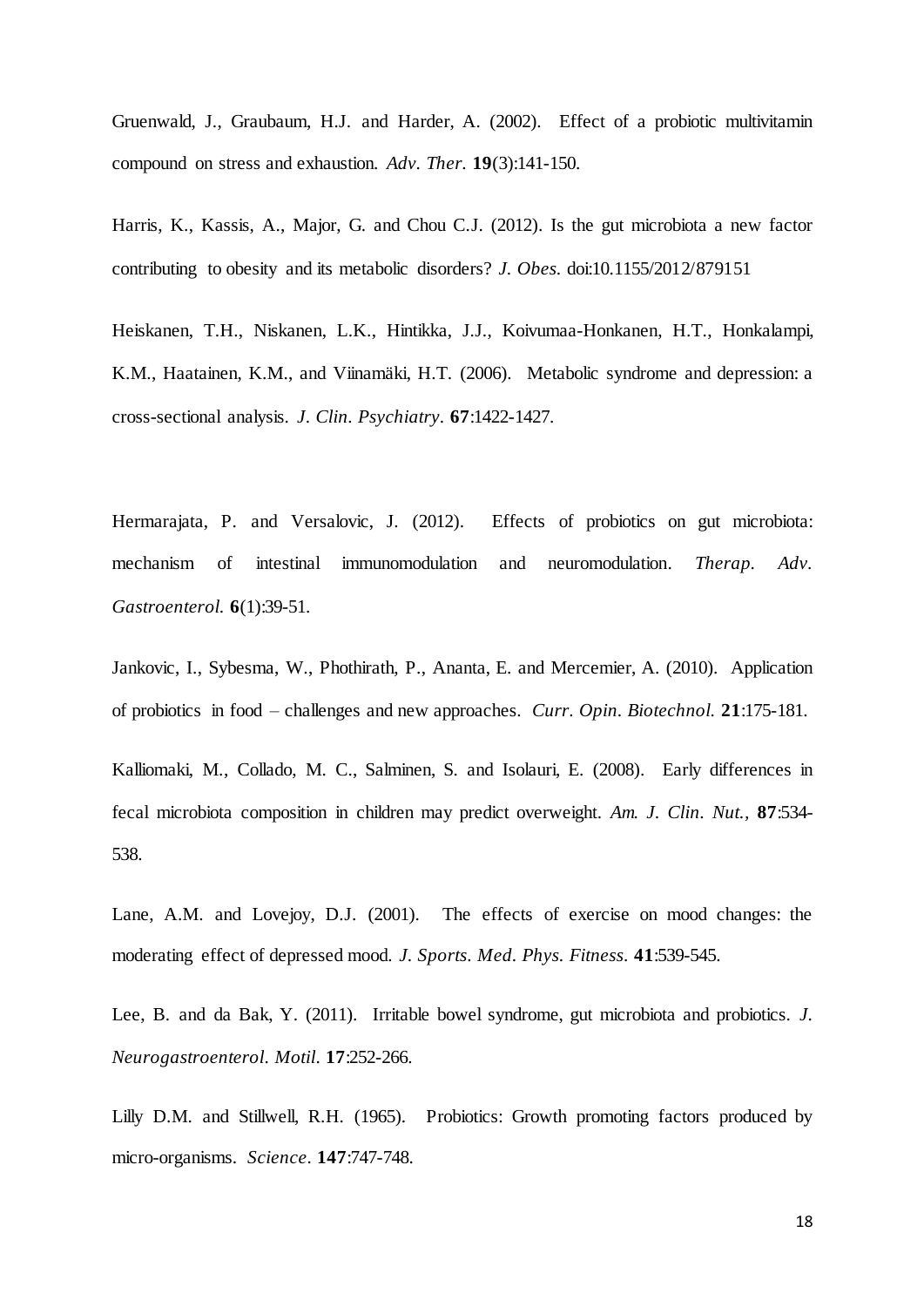Logan, A., Rao, V. and Irani, D. (2003). Chronic fatigue syndrome: lactic acid bacteria may be of therapeutic value. *Med. Hypotheses.* **60**:915-923.

Logan, A.C and Katzman, M. (2005). Major depressive disorder: probiotics may be an adjuvant therapy. *Med. Hypotheses.* **64**:533-538.

Lyte, M., Li, W., Opitz, N., Gaykema, R.P. and Goehler, L.E. (2006). Induction of anxietylike behaviour in mice during the initial stages of infection with the agent of murine colonic hyperplasia citrobacter rodentium. *Physiol. Behav.* **89**:350-357.

Messaoudi, M., [Lalonde,](http://www.ncbi.nlm.nih.gov/pubmed/?term=Lalonde%20R%5BAuthor%5D&cauthor=true&cauthor_uid=20974015) R., [Violle,](http://www.ncbi.nlm.nih.gov/pubmed/?term=Violle%20N%5BAuthor%5D&cauthor=true&cauthor_uid=20974015) N., [Javelot,](http://www.ncbi.nlm.nih.gov/pubmed/?term=Javelot%20H%5BAuthor%5D&cauthor=true&cauthor_uid=20974015) H., [Desor,](http://www.ncbi.nlm.nih.gov/pubmed/?term=Desor%20D%5BAuthor%5D&cauthor=true&cauthor_uid=20974015) D., [Nejdi,](http://www.ncbi.nlm.nih.gov/pubmed/?term=Nejdi%20A%5BAuthor%5D&cauthor=true&cauthor_uid=20974015) A., [Bisson,](http://www.ncbi.nlm.nih.gov/pubmed/?term=Bisson%20JF%5BAuthor%5D&cauthor=true&cauthor_uid=20974015) J.F., [Rougeot,](http://www.ncbi.nlm.nih.gov/pubmed/?term=Rougeot%20C%5BAuthor%5D&cauthor=true&cauthor_uid=20974015) C., [Pichelin,](http://www.ncbi.nlm.nih.gov/pubmed/?term=Pichelin%20M%5BAuthor%5D&cauthor=true&cauthor_uid=20974015) M., [Cazaubiel,](http://www.ncbi.nlm.nih.gov/pubmed/?term=Cazaubiel%20M%5BAuthor%5D&cauthor=true&cauthor_uid=20974015) M. and [Cazaubiel,](http://www.ncbi.nlm.nih.gov/pubmed/?term=Cazaubiel%20JM%5BAuthor%5D&cauthor=true&cauthor_uid=20974015) J.M. (2011). Assessment of psychotropic-like properties of a probiotic formulation (*Lactobacillus helveticus* R0052 and *Bifidobacterium longum* R0175) in rats and human subjects. *Br. J. Nutr.* **105**:755-764.

Marik, P.E. (2012). Colonic flora, probiotics, obesity and diabetes. *Front. Endocrinol (Lausanne),* **3**: 87, doi: 10.3389/fendo.2012.00087.

Mayer, E.A., Tillisch, K. and Bradesi, S. (2006). Review article: modulation of the brain-gut axis as a therapeutic approach in gastrointestinal disease. *Aliment. Pharmacol. Ther.* **24**: 919- 933.

Metchnikoff (1907). The prolongation of life. *Optimistic studies*. London, Butterworth-Heinemann.

Motl, R.W., Birnbaum, A.S., Kubik, M.Y. and Dishman, R.K. (2004). Naturally occurring changes in physical activity are inversely related to depressive symptoms during early adolescence. *Psychosom. Med.* **66**:336-342.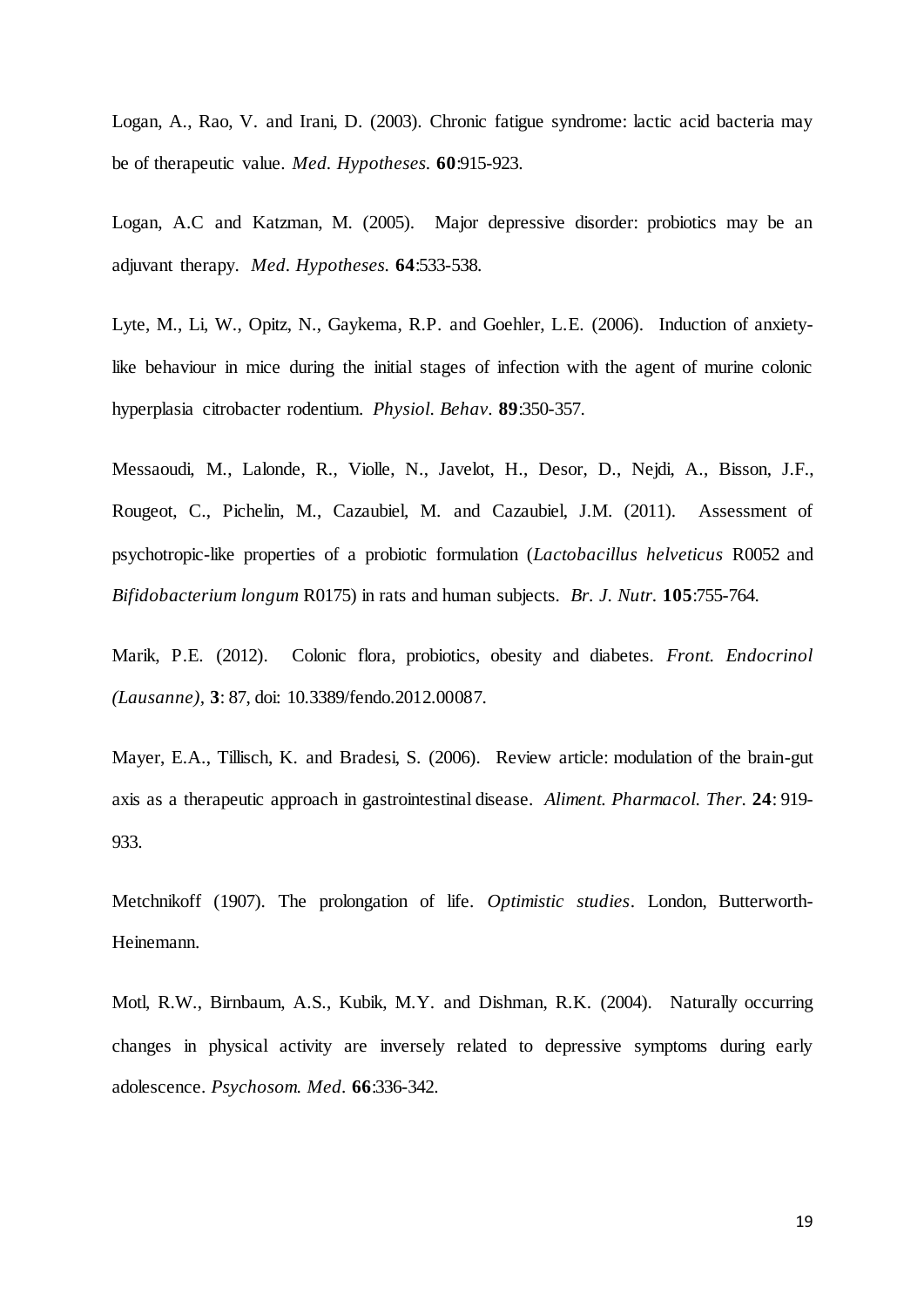Ohashi, Y. and Ushida, K. (2009). Health-beneficial effects of probiotics: its mode of action. *Anim. Sci. J.* **80**, 361-371.

O'Shea, E., Cotter, P., Stanton, C., Ross, R. and Hill, C. (2011). Production of bioactive substances by intestinal bacteria as a basis for explaining probiotic mechanism: bacteriocins and conjugated linoleic acid. *Int. J. Food. Microbiol.* 152: 189-205.

Paffenbarger, R.S, Lee, I.M. and Leung, R. (1994). Physical activity and personal characteristics associated with depression and suicide in American college men. *Acta. Psychiatr, Scan. Suppl.* **377**:16-22.

Philips, J.C.P. (1910). The treatment of melancholia by lactic acid bacillus. *J. Mental. Sci.* **56**:422-431.

Pimental, M., Wallace, D., Hallequa, D., Chow, E., Kong, Y., Park, S. and Lin, H.C. (2004). A link between irritable bowel syndrome and fibromyalgia may be related to findings on lactulose breath testing. *Ann. Rheum. Disease*. **63**:450-452.

Poole, L., Hamer, M., Wawrzyniak, A. and Steptoe, A. (2011). The effects of exercise withdrawal on mood and inflammatory cytokine responses in humans. *Stress.* **14**(4):439-447.

Pyne, D.B., West, N.P., Cox, A.J. and Cripps, A.W. (2015). Probiotics supplementation for athletes – clinical and physiological effects. *Eur. J. Sport. Sci.* **15**(1): 63-72.

Rao, A.V., Bested, A.C., Beaulne, T.M., Katzman, M.A., Iorio, C., Berardi, J.M. and Logan, A.C. (2009). A randomized, double blind, placebo controlled pilot study of a probiotic in emotional symptoms of chronic fatigue syndrome. *Gut Pathog.* **1**:5 doi:10.1186/1757-4749- 1-6.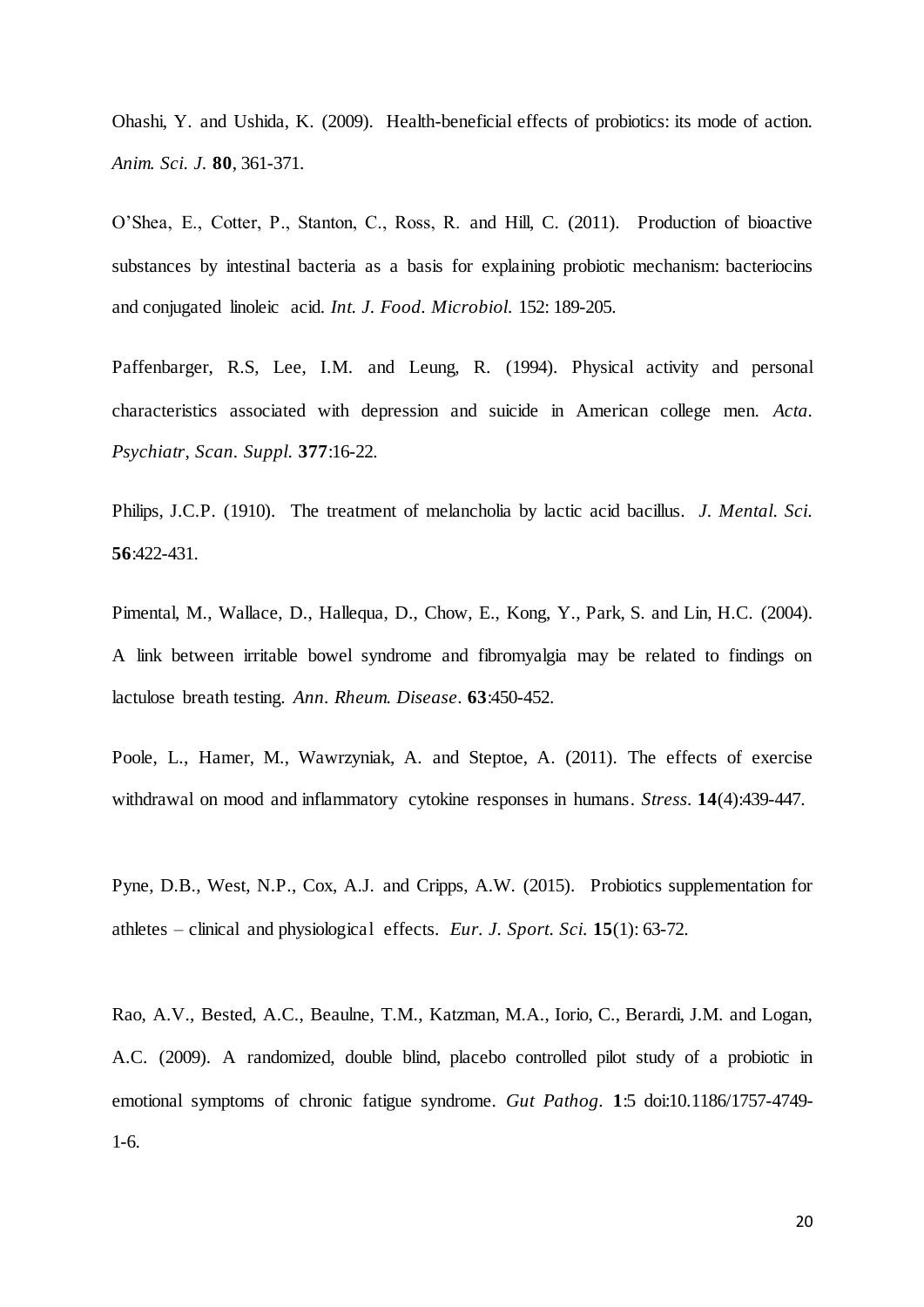Rhee, S. H., Pothoulakis, C. and Mayer, E. A. (2009). Principles and clinical implications of the brain-gut-enteric microbiota axis. *Nat. Rev. Gastroenterol. Hepatol*. **6**:306-314.

Rook, G., Raison, C. and Lowry, C. (2012). Can we vaccinate against depression? *Drug Discov. Today.* **17**:451-458.

[Serino,](http://f1000.com/prime/search/evaluatedpubmed?query=Serino+M&queryField=exactAuthor&filterBy=EVALUATED_ARTICLES) M., [Luche,](http://f1000.com/prime/search/evaluatedpubmed?query=Luche+E&queryField=exactAuthor&filterBy=EVALUATED_ARTICLES) E., [Gres,](http://f1000.com/prime/search/evaluatedpubmed?query=Gres+S&queryField=exactAuthor&filterBy=EVALUATED_ARTICLES) S., [Baylac,](http://f1000.com/prime/search/evaluatedpubmed?query=Baylac+A&queryField=exactAuthor&filterBy=EVALUATED_ARTICLES) A., [Bergé,](http://f1000.com/prime/search/evaluatedpubmed?query=Bergé+M&queryField=exactAuthor&filterBy=EVALUATED_ARTICLES) M., [Cenac,](http://f1000.com/prime/search/evaluatedpubmed?query=Cenac+C&queryField=exactAuthor&filterBy=EVALUATED_ARTICLES) C., [Waget,](http://f1000.com/prime/search/evaluatedpubmed?query=Waget+A&queryField=exactAuthor&filterBy=EVALUATED_ARTICLES) A.[, Klopp,](http://f1000.com/prime/search/evaluatedpubmed?query=Klopp+P&queryField=exactAuthor&filterBy=EVALUATED_ARTICLES) P., [Iacovoni,](http://f1000.com/prime/search/evaluatedpubmed?query=Iacovoni+J&queryField=exactAuthor&filterBy=EVALUATED_ARTICLES) J., [Klopp,](http://f1000.com/prime/search/evaluatedpubmed?query=Klopp+C&queryField=exactAuthor&filterBy=EVALUATED_ARTICLES) C., [Mariette,](http://f1000.com/prime/search/evaluatedpubmed?query=Mariette+J&queryField=exactAuthor&filterBy=EVALUATED_ARTICLES) J., [Bouchez,](http://f1000.com/prime/search/evaluatedpubmed?query=Bouchez+O&queryField=exactAuthor&filterBy=EVALUATED_ARTICLES) O., [Lluch,](http://f1000.com/prime/search/evaluatedpubmed?query=Lluch+J&queryField=exactAuthor&filterBy=EVALUATED_ARTICLES) J., [Ouarné,](http://f1000.com/prime/search/evaluatedpubmed?query=Ouarné+F&queryField=exactAuthor&filterBy=EVALUATED_ARTICLES) F., [Monsan,](http://f1000.com/prime/search/evaluatedpubmed?query=Monsan+P&queryField=exactAuthor&filterBy=EVALUATED_ARTICLES) P., [Valet,](http://f1000.com/prime/search/evaluatedpubmed?query=Valet+P&queryField=exactAuthor&filterBy=EVALUATED_ARTICLES) P., [Roques,](http://f1000.com/prime/search/evaluatedpubmed?query=Roques+C&queryField=exactAuthor&filterBy=EVALUATED_ARTICLES) C., [Amar J](http://f1000.com/prime/search/evaluatedpubmed?query=Amar+J&queryField=exactAuthor&filterBy=EVALUATED_ARTICLES)., [Bouloumié,](http://f1000.com/prime/search/evaluatedpubmed?query=Bouloumié+A&queryField=exactAuthor&filterBy=EVALUATED_ARTICLES) A., [Théodorou,](http://f1000.com/prime/search/evaluatedpubmed?query=Théodorou+V&queryField=exactAuthor&filterBy=EVALUATED_ARTICLES) V. and [Burcelin,](http://f1000.com/prime/search/evaluatedpubmed?query=Burcelin+R&queryField=exactAuthor&filterBy=EVALUATED_ARTICLES) R (2012). Metabolic adaptation to a high-fat diet is associated with a change in the gut microbiota. *Gut*, **61**:543- 553.

Steenbergen, L., Sellaro, R., van Hemert, S, Bosch, J.A. and Colzato, L.S. (2015). A randomised controlled trial to test the effect of multispecies probiotics on cognitive reactivity to sad mood. *Brain, Behav. Immun.* **48**:258-267.

Strasser, B. and Fuch, D. (2015). Role of physical activity and diet on mood, behaviour and cognition. *Neurlogy, Psychiatry and Brain Research.* doi:10.1016/j.npbr.2015.07.002

Ströhle, A. (2009). Physical activity, exercise, depression and anxiety disorders. *J. Neural. Transm.* **116**: 777-784.

Tiwari, G., Tiwari, R., Pandey, S. and Pandey, P. (2012). Promising future of probiotics for human health: current scenario. *Chronicles of young scientists,* **3**(1): 17-28.

Turnbaugh, P.J., Ley, R.E., Mahowald, M.A., Magrini, V., Mardis, E.R. and Gordo, J.I. (2006). An obesity-associated gut microbioma with increased capacity for energy harvest. *Nature,* **444**:1027-1031.